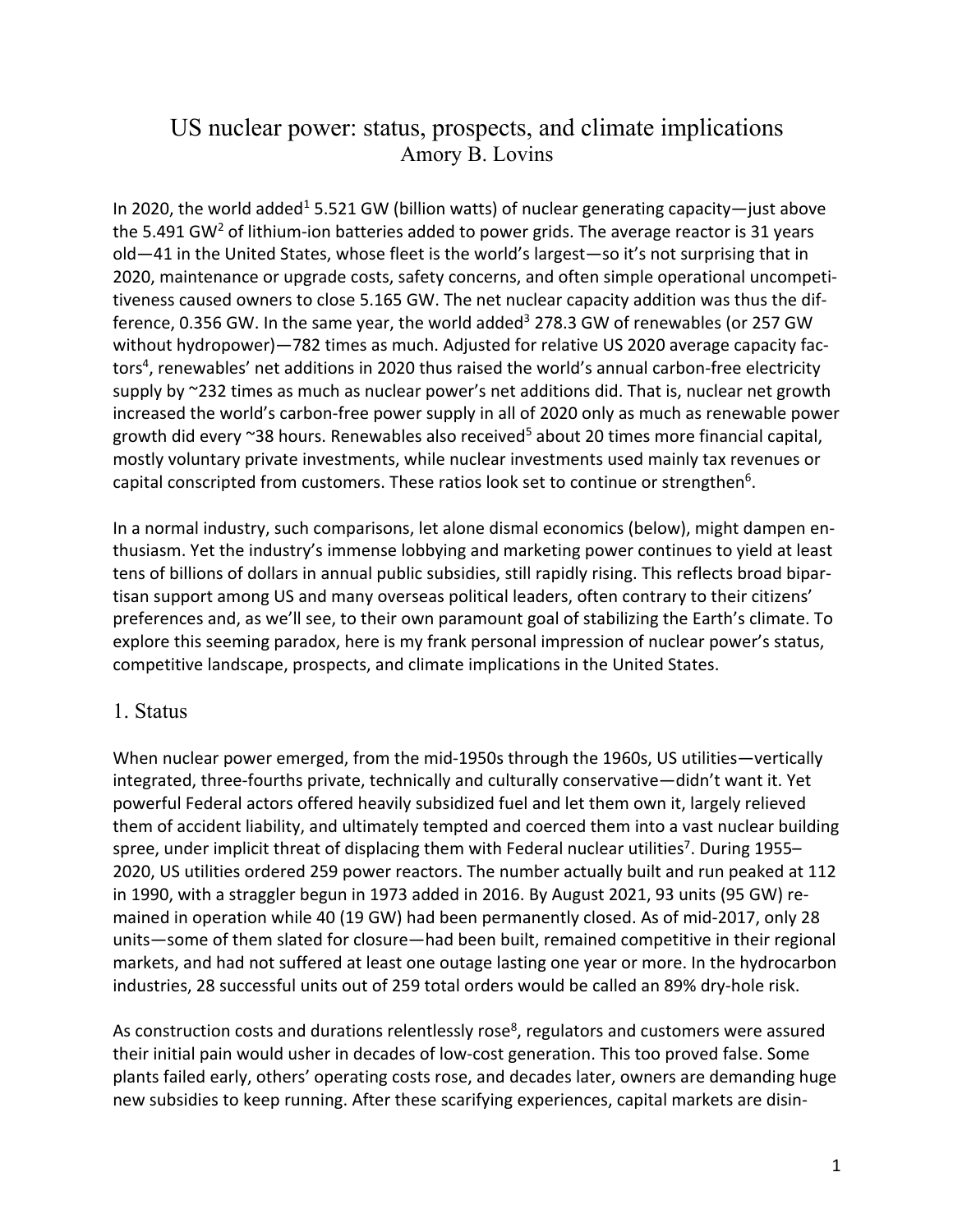clined to invest in nuclear newbuild in the US or elsewhere. Contrary to a widely cultivated myth, the successive accidents (Three Mile Island, Chernobyl, Fukushima Daiichi) widely blamed for this rejection all occurred *after* the business case and investor confidence had collapsed<sup>9</sup>.

Lately, however, some unknowable combination of industrywide quality improvement since the late 1980s (chiefly via the Institute of Nuclear Power Operations), closure of troubled units, and laxer safety regulation has kept the winnowed US survivors generating an impressive ~92–93% of their full-time full-power rated output. They've sustained capacity factors >90% since 2014 well above the world average of  $\sim$ 75% or the 2020 French average of  $\sim$ 61%<sup>10</sup>. The remaining US potential output is lost to periodic refueling—its duration halved since the mid-1990s—plus any maintenance needed at other times. This high performance, plus uprating surviving units to offset 8.3 GW retired<sup>11</sup>, held the nuclear share of US electricity generation at  $\sim$ 20% for the past two decades, twice the global share<sup>12</sup>, though it should decline over the coming decade as retirements far outpace additions.

The US supply chain to sustain the 93 existing reactors persists, more or less, but of the four original US reactor vendors, all have merged (GE with Hitachi), exited, or failed, most recently Westinghouse<sup>13</sup>—bought by Toshiba, bankrupted<sup>14</sup> by its new US projects, then restructured by a Canadian private-equity partnership (which recently considered selling it<sup>15</sup>) to maintain the plants it once built. Export markets have proven elusive despite strong government promotion (even from within the State Department and the National Security Council) under flawed antiproliferation rules. There is zero US market appetite for large new reactors—and only for as many smaller ones as taxpayers will heavily subsidize. The dwindling domestic nuclear industry must therefore subsist on fueling, repairs, decommissioning, and such waste management as can be devised—most plausibly on Federal lands needing no State consent.

As for fueling, little uranium is mined in the US, globally it's as abundant as tin, cheap enrichment is worrisomely spreading, and reprocessing has demonstrated only costlier and harder waste management, so plutonium reuse and breeder reactors are seldom mentioned. However, some proponents continue to misrepresent "advanced" reactors as a waste solution.

US public acceptance of nuclear power fluctuates, and depends strongly on how and to whom the question is put. Nuclear advocates reported an even split in the 2019 Gallup Poll<sup>16</sup> after long and intensive publicity campaigns. Most in the industry blame its woes on irrational public fears. Many independent observers think this is neither true nor relevant, since nuclear newbuild, like most or all existing nuclear operation, lacks a business case. That makes deployment ever harder unless mandated and funded by governments as in centrally planned economies.

After decades of intense political pressure, industry capture of US nuclear safety and security<sup>17</sup> regulation appears complete, with rules and processes arranged to the operators' liking. The skill and integrity of some US Nuclear Regulatory Commission experts are commendable. But scrapping industry-agreed post-Fukushima<sup>18</sup> safety retrofits, and proposing (later withdrawn) to let operators do their own inspections, inspired little public confidence in the institution<sup>19</sup>. Any remaining confidence may and should fade if the NRC carries out its proposed replacement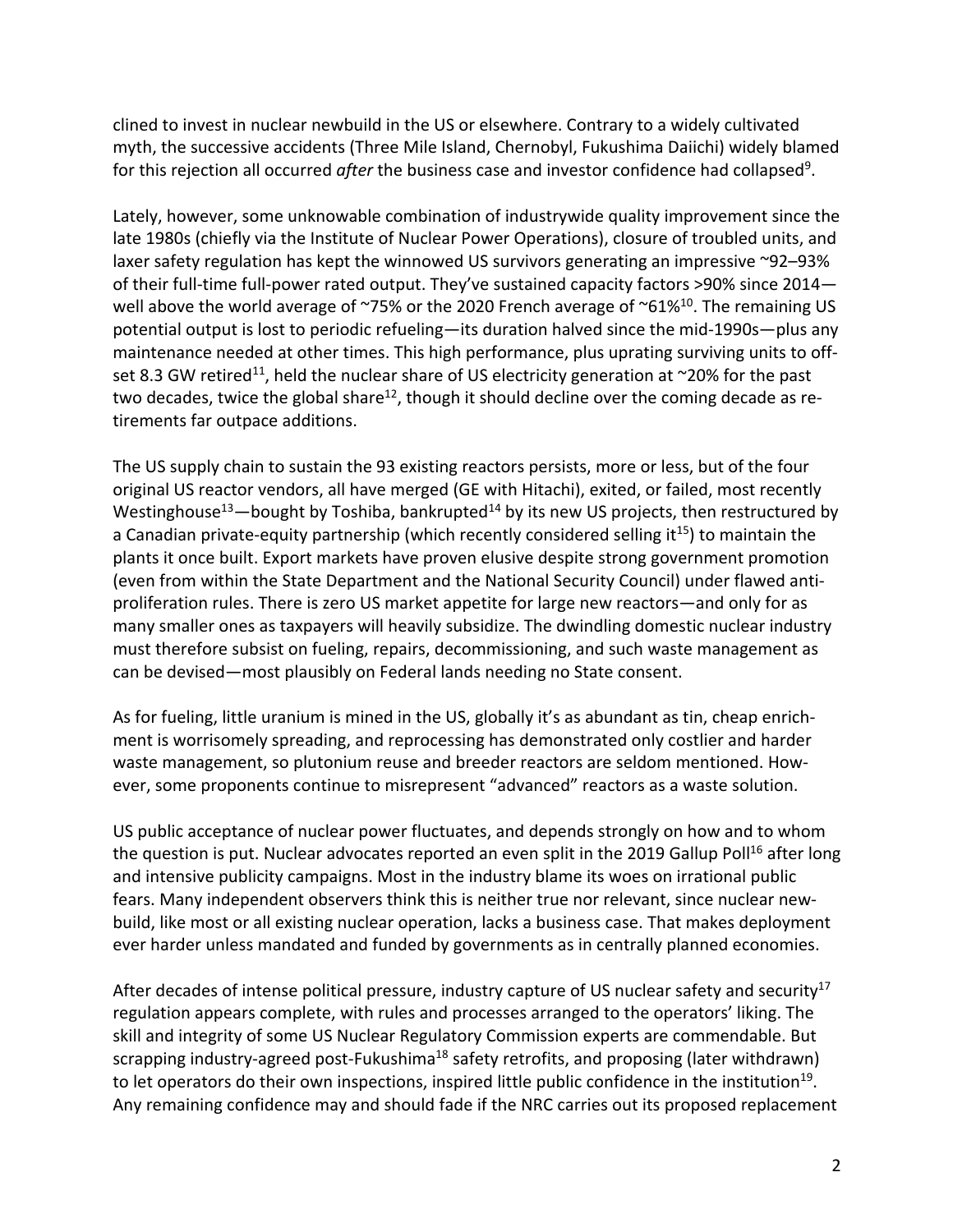of decades of licensing philosophy—for "advanced" reactors and indeed *any* new projects with a drastically different one. The proposed new rule, called Part 53, would replace reliance on demonstrated and publicly scrutable technical realities with appointed Commissioners' subjective risk judgments based on vendors' claims and proprietary analyses. Part 53 could gut every aspect of protecting radiological public health and safety, with little avenue for public scrutiny or challenge, at the very time when novel designs with troublingly opaque risks are being proposed—with initial designs expected to seek similar exemptions from existing rules even before the new ones are approved. In applying intense pressure for this most dangerous regulatory shift in decades, the industry's aim is of course to slash capital and operating costs by shrinking or eliminating previous levels of quality assurance, safety margins, protective equipment, exclusion zones, security requirements, exposure limits, and other pesky technicalities inconsistent with vendors' unsupported (and quite possibly invalid) claims of breakthrough safety.

Even before novel designs seek licenses, reality intrudes from the aging fleet. US power reactors had ten "near misses" in 2015 alone<sup>20</sup>, then the next Administration further weakened safety rules. Sloppy practice persists<sup>21</sup>. Institutional honor waxes and wanes with political shifts, but overall, the trend is not encouraging. In recent years, the NRC's swift license extensions from 40 to 60 years for nearly all reactors<sup>22</sup>, 80 for some, with talk even of 100, seems far ahead of convincing safety evidence (though it's hardly plausible that any can *economically* operate for so long when most or all cannot do so now: the 40 units closed by mid-2021 averaged just 22 years old, and only eight had reached age 40, while the six closed in 2016–20 averaged 46.2 years old but were licensed for  $60^{23}$ ). The industry seems not to have learned from history that looser regulation tends to cause bad outcomes that further erode public acceptance. Complacency is unwarranted with a technology, said Swedish Nobel physicist Hannes Alfvén, where "no acts of God can be permitted."

Long-term disposition of US nuclear wastes faces the same geological and social-continuity issues as abroad, complicated by intractable, multi-layered political disputes. The Congressionally mandated Yucca Mountain, Nevada site for high-level waste disposal was scrapped, though not for the right reasons (dubious geology, not just politics). Low-level waste sites continue to spread with little scrutiny. Pending permanent disposal, much spent fuel is still stored in reactor-sited pools requiring active cooling, rather than in less-vulnerable dry casks. Nationwide nuclear-waste transport can be controversial too. Cleanup of long-festering, mainly military, contaminated sites and their concentrated nuclear wastes is late, slow, costly, and inadequate. As more reactors retire, decommissioning is becoming a big business, increasingly under troubling arrangements that transfer accumulated funds to a firm incentivized to work until the money runs out but then seemingly entitled to walk away without liability.

People and culture are also of deepening concern. A symbiotic relationship with the nuclear Navy provides a flow of disciplined reactor operators to civilian plants, probably creating both safety benefits and cross-cultural frictions. Yet recruiting and retaining top talent in the broader effort, both civil and military, is increasingly challenging. So are institutional memory and cultural continuity. Three-fourths of a century into the nuclear enterprise, as I've observed it for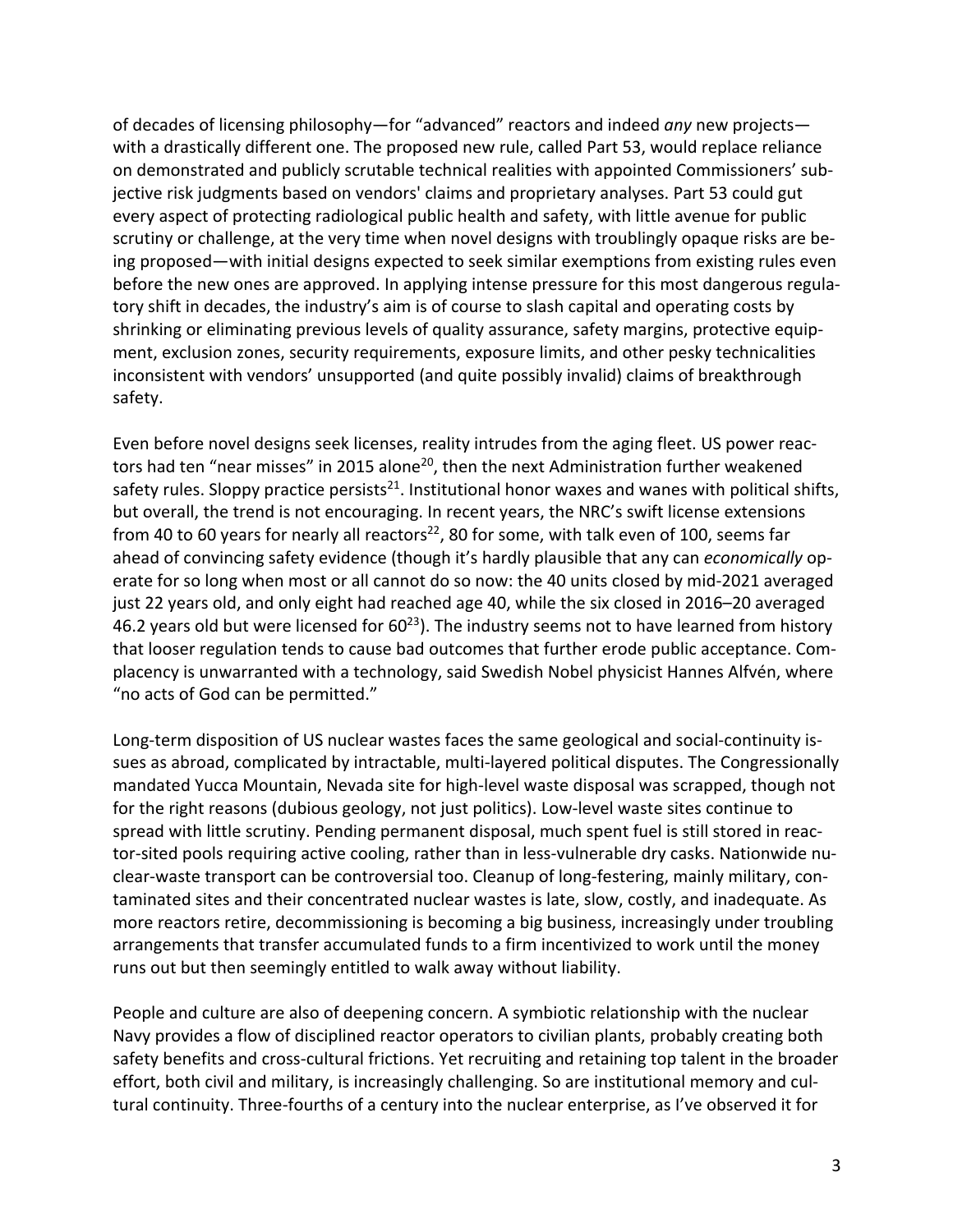58 years, the impressive pioneers' vision and rigor have faded, personal quality and moral probity have eroded, and the culture is pitted by corruption and decay<sup>24</sup>. I fear the enterprise is passing, as Alfvén warned the 1980 IAEA Geneva Conference, "into ever less competent hands."

Self-reflection is also declining with the rise of a new generation of ardent but technically and historically naïve enthusiasts susceptible to social-media memes. Their fervor can generate some political and subsidy support, but it's a weak base on which to rebuild a failing sector. Economist Paul Joskow's lesson needs relearning: "Nuclear power is a business, not a religion."

## 2. Competitive landscape

The most important determinant of nuclear power's future, though the least discussed by its advocates and even by many of its critics, is its economics. Eminent merchant bank Lazard says US "advanced" nuclear newbuild (a 2.2-GW LWR station) would cost  $3-8\times$  more per kWh than unsubsidized solar or windpower<sup>25</sup>. Leading empirical-data synthesist Bloomberg New Energy Finance (BNEF), tracking more than 20,000 projects' actual costs worldwide, says 5–13 $\times^{26}$ . Even the US Energy Information Administration (expert more in historical data than in technology cost forecasting) says 2 $\times$  and finds that nuclear cost exceeds value<sup>27</sup>. Chinese reactors are cheaper, but so are Chinese wind and solar—respectively  $2 \times$  and  $3 \times$  below nuclear in 2025 levelized cost/kWh, says BNEF—so China invested about as much in renewables in 2020 as it had invested *cumulatively* in nuclear power during 2008–2028, building half the world's 2020 new renewable capacity and 80% of the global increase over 2019's. Moreover, renewables, a diversified US\$0.3-trillion-a-year global business, are getting cheaper, while reactors, an increasingly localized and socialized ~\$0.015-trillion-a-year specialty, are getting costlier. Renewable learning curves are consistent and steep<sup>29</sup>, but claimed nuclear-power learning curves have never been demonstrated<sup>30</sup>. All-renewable supply by 2050 could *save* ~\$10<sup>13</sup> net, but nuclear futures are far costlier<sup>31</sup>.

### *Nuclear costs*

Careful analysis confirms<sup>32</sup> the inexorable rise of historical US nuclear capital costs, which dominate its electricity cost. The complex reasons, many understood since the 1970s, have so far proven impervious to proposed solutions. The latest proof is the collapse of the US "nuclear renaissance" based on two flagship twin-reactor projects led by the second- and third-biggest US shareholder-owned utilities<sup>33</sup>. The South Carolina plant was cancelled in 2017 (a year after planned completion but only 40% done) after >\$9 billion was spent; four top executives have pled guilty to serious crimes<sup>34</sup>. The Georgia project is struggling toward completion six years late at over twice projected cost<sup>35</sup> (but with \$12 billion in Federal loan guarantees and more being sought); it's not yet finished, and potentially serious quality issues are still emerging<sup>36</sup>. In both cases, design and construction innovations failed to control cost and schedule as promised $37$ . As in France, the generational gap between the 1970s construction boom and the past decade's efforts at resumption appears to have fatally corroded the finely tuned managerial and supply-chain skills that such complex projects demand.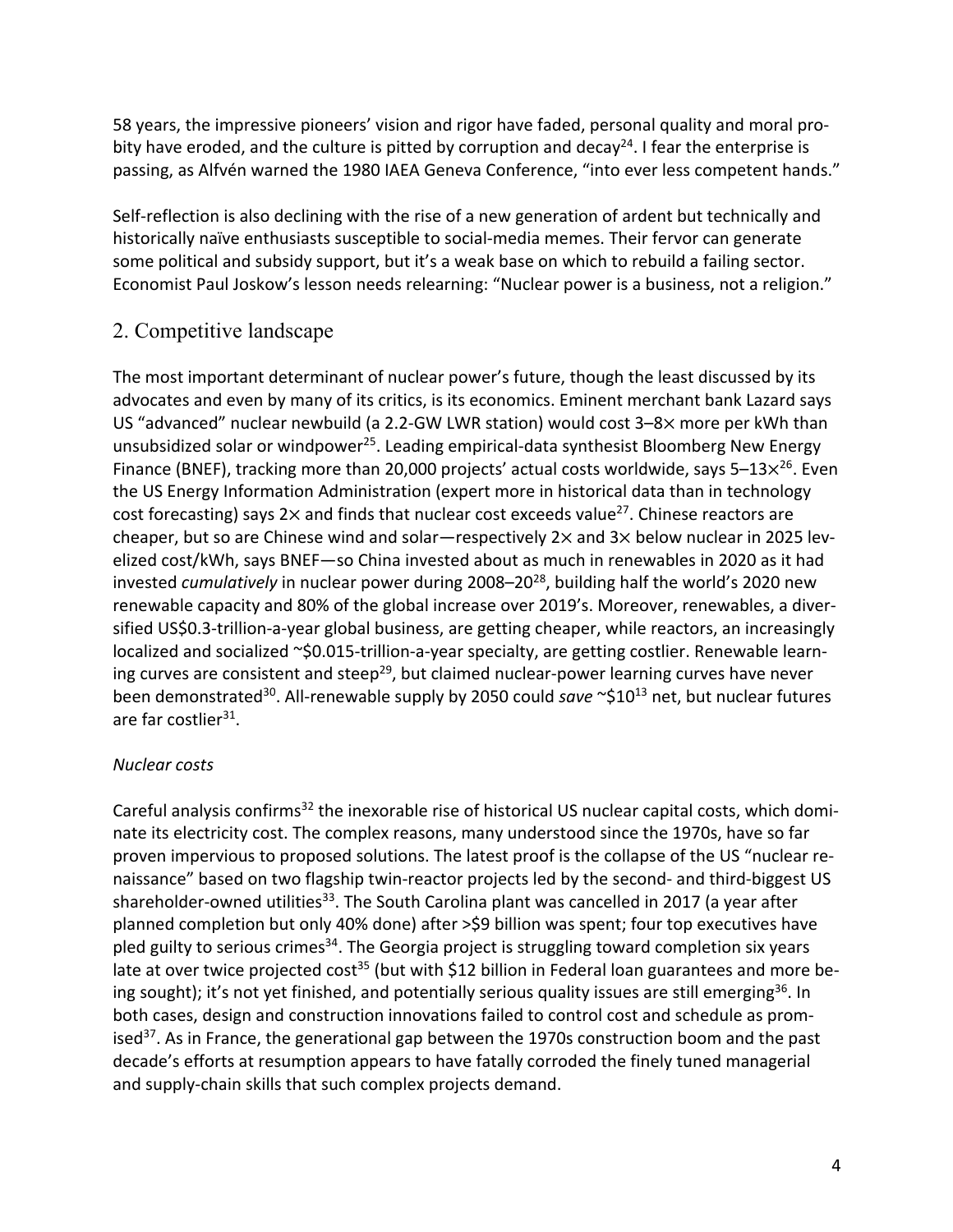Nuclear operating costs, long assumed trivial and certainly below those of fossil-fueled generation, have turned out to be neither, because the fuel-cost advantage is offset by unexpectedly high non-fuel costs. Nuclear operating costs remain secret in many countries, even in aggregated forms, but where discoverable, are consistently rather high<sup>38</sup>. In the US, their proprietary reactor-specific values are annually compiled by the industry's respected Electric Utility Cost Group, then published as national summaries by the industry's promotional arm, the Nuclear Energy Institute. The latest (2020) reported US nuclear operating cost<sup>39</sup>—fuel, operation & maintenance, and Net Capital Additions (NCAs<sup>40</sup>)—averages US\$30.4/MWh, exceeding the typical total capital plus operating costs of new solar power, windpower, or efficient use.

Most elements of nuclear operating cost are reportedly drifting down<sup>41</sup> with cheaper uranium, completion of uprating and safety-retrofit investments, retirement of ill-performing units, and perhaps lighter regulation (regulatory NCAs lately fell sharply, but it's unclear whether that's because fixes got done or fewer were ordered). However, renewable costs are generally declining faster. Geriatric issues might be emerging as a countervailing nuclear cost trend, with "sustaining" NCAs creeping up in the past decade. Uranium has also just attracted financial speculators<sup>42</sup> who are likely to make the price higher and more volatile and to disrupt market stability.

The published average operating cost masks wide variations whose quartile data (still averages but somewhat more meaningful than a single national number) have not been released in usable form since 2014–16—perhaps due to the political delicacy of seeking large new Federal subsidies for a supposedly competitive resource. A similarly awkward straddle is the need to assert robust economics to bolster Federal and public confidence while pleading unsupportable losses to elicit State-level subsidies. In both cases, specific data remain opaque, and apparently of limited interest to politicians now raising nuclear subsidies for other reasons.

#### *Renewables in markets compete with nuclear in legislative back rooms*

In 2020, as European renewable generation surpassed fossil-fueled generation, US renewable generation surpassed both coal-fired and nuclear generation, quickly gaining on the leader (natural gas). Lazard<sup>25</sup> reports that unsubsidized US windpower and solar power nominal prices fell 70% and 90% respectively during 2009–20, while new-nuclear costs rose 33%. Therefore in most US regions most of the time, renewable electricity prices set by long-term Power Purchase Agreement private contracts have for years hovered around or below the low end of wholesale prices, while average nuclear operating costs exceed wholesale prices. Thus many existing nuclear plants fail to clear regional electricity auctions and can be run only at a loss. That is, they cannot compete in the unbundled, retail-choice markets that their owners insisted on having. Some operators choose to retire such distressed plants or those facing major repair or upgrade costs—realizing that "A license to operate a nuclear power plant is not a sentence to do so."43

Other operators persuade intimidated, compliant, or in some cases corrupt<sup>44</sup> legislators to bail them out with multibillion-dollar State subsidies. So far, five States (Connecticut, Illinois, Ohio, New Jersey, New York) have done so, saving for now 20 reactors from market exit<sup>45</sup> (or 18 excluding two Ohio units' subsidies later rescinded as corruptly arranged; such investigations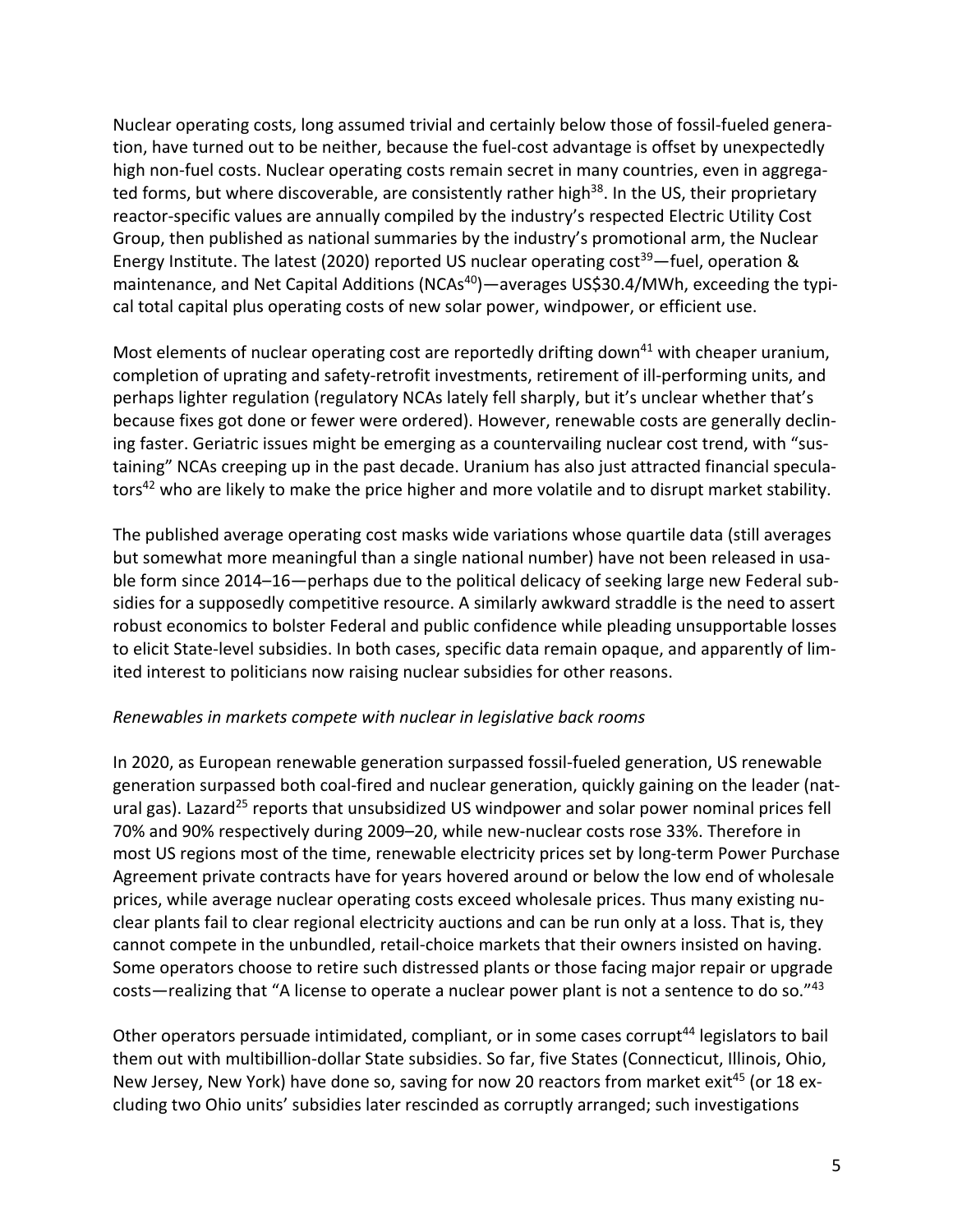continue in Illinois; the firms involved would also be the largest beneficiaries of proposed new Federal subsidies). These new State nuclear-specific subsidies take such forms as mandatory utility purchases of output, Zero-Emission Credits, or Nuclear Diversity Certificates. They're mostly fixed at ~US\$10–15/MWh, last up to 12 years, and generally bar public scrutiny of claimed financial need. They respond solely to the nuclear industry's parochial interests and political power. In contrast, pricing carbon at  $\sim$ \$20–30/tCO<sub>2</sub> would achieve the desired policy result without artificially advantaging nuclear power over renewables or efficient use.

Three more reactors are to retire in 2022–24 in Michigan and California. This is economically rational: independent assessments consistently find that at least many US reactors can't earn enough to cover their costs<sup>46</sup>. Yet almost every retirement is bitterly contested<sup>47</sup>. Some owners openly threaten State governments with job losses and power disruption. The Illinois battle held renewables hostage to nuclear power's bailout; ultimately the owner accepted a nuclear subsidy—informed by an independent study for the Governor—totaling just one-seventh its initial demand<sup>48</sup>. State subsidies have survived court challenges but have been muddied by 2018– 21 policy shifts at the Federal Energy Regulatory Commission, which oversees the interstate regional grids operating in most US regions. The most likely outcome is continued State subsidies, but those may be replaced or perhaps augmented by both voted and proposed Federal subsidies for merchant reactors in 2022–26 totaling potentially \$46–57 billion<sup>49</sup>—or more if later quietly extended, as has often occurred historically.

Subsidies do help nuclear compete against natural gas. Proposed Federal "clean energy" subsidies would equally advantage renewables but not efficiency (while pricing carbon would equally advantage nuclear, renewables, *and* efficiency without creating a distortion between efficiency and supply). In practice, renewables and efficiency will usually keep beating nuclear *and* gas, even without the temporary renewable subsidies. Yet the nuclear industry cannot acknowledge renewables and efficiency as competitors without impugning its own case for nuclear necessity, so it must pretend its real rival is gas, whose operational role is different—ramping, not steady operation. The more nuclear tries to follow net load (possible within limits, but awkward), the worse its economics. Claiming new market prospects, from process heat to Bitcoin mining<sup>50</sup>, makes no more sense than its vanished main use case for "baseload" generation, and no more for small than for big reactors. New use cases cannot remedy uncompetitive electricity costs.

US (like foreign) nuclear power has *already* enjoyed many decades of large and mostly permanent Federal subsidies. Those have lately rivaled nuclear plants' construction cost and exceeded the value of their output<sup>51</sup>. Nuclear power also gets substantial subsidies from some States, plus, for the latest two plants ordered, Federal operating subsidies exceeding windpower's<sup>52</sup>. Claiming we must all pay as much more as necessary to keep uneconomic reactors operating reverses previous trends toward market choice. As Peter Bradford (the dean of US nuclear and utility regulators) urges, policymakers who want carbon-free generation should competitively procure it, just as they buy other resources and attributes, rather than mandating and subsidizing continued use of a specific technology<sup>53</sup>. (Some existing nuclear units might clear such markets in the short run; others or new ones would not.) Professor Mark Cooper suggests how<sup>54</sup>.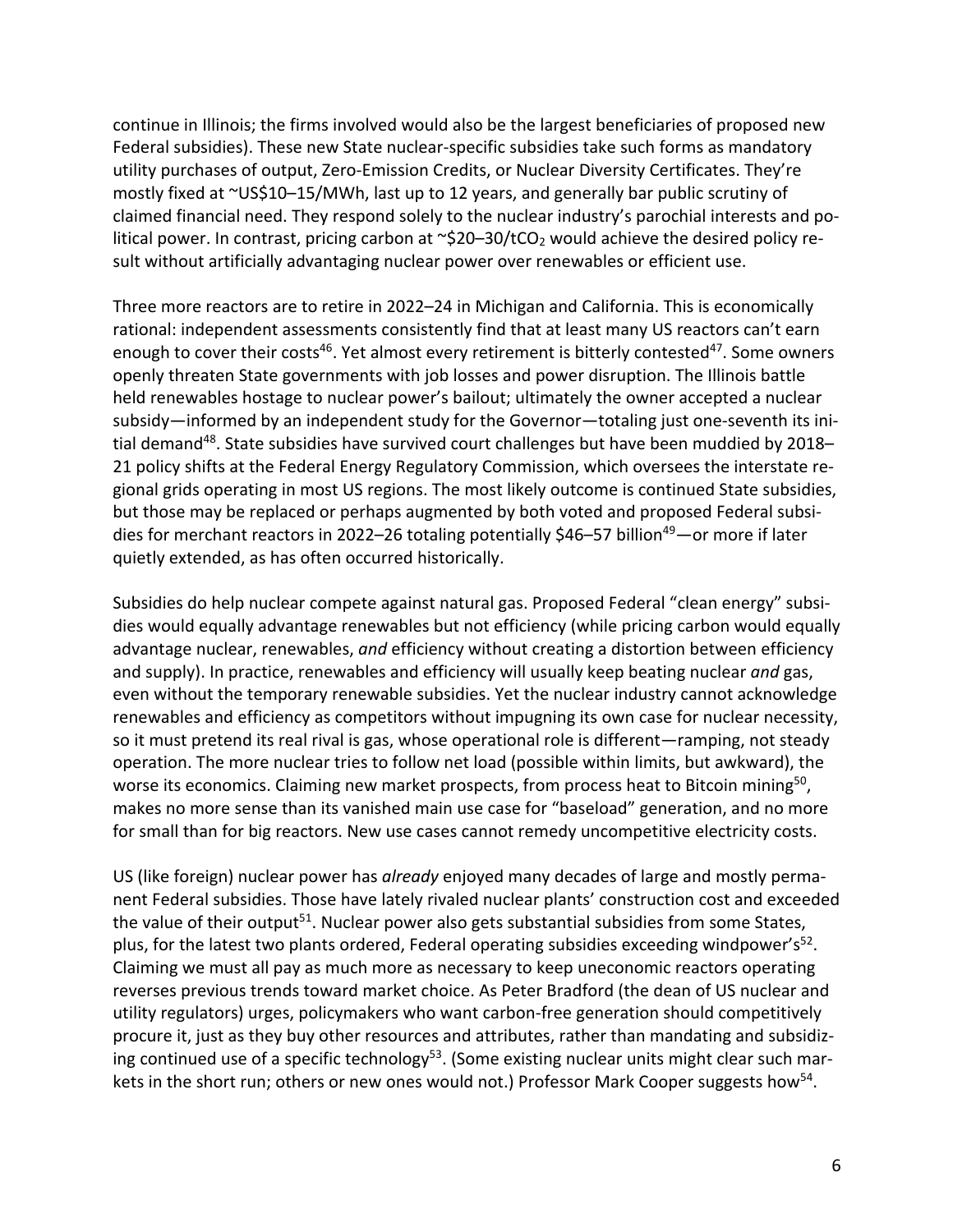As Professor Bradford says, guaranteeing nuclear market share with no demonstration of competitiveness (per kWh or per  $CO<sub>2</sub>$  ton) compromises climate-effectiveness, and slows the evolution of regional power markets and the clean technologies that win in them. Continuing negotiations about new nuclear subsidies, he concludes, are "essentially a negotiation…about the size of the ransom that the nuclear industry will be able to extract by slowing down the transition to an electric system that transfers control from large central facilities to the premises [and communities] of the customers."

#### *Grid integration*

Nuclear advocates contend that nuclear plants' normally steady "baseload" operation has unrecognized but large economic, reliability, and resilience value deserving special compensation. No evidence has emerged to support this view<sup>55</sup>. In 2018, FERC (then with three Trump appointees) rejected 5–0 his Energy Secretary's request for new subsidies to coal and nuclear plants. The February 2021 Texas power crisis gave no reason to revisit the claim<sup>56</sup>. On the contrary, those central thermal plants have proven vulnerable to failure, especially in a changing cli $mate<sup>57</sup>$ .

More broadly, big thermal stations, the mainstay of 20<sup>th</sup>-Century grids, have lost their operational role and business case in the 21<sup>st</sup>. Now renewables with near-zero operating cost are dispatched whenever available; other units, timely use, and thermal or electrical storage follow. "Baseload" units' inflexibility thus becomes a handicap—one of the owner's reasons for retiring its well-running Diablo Canyon reactors<sup>58</sup>. Cycling reactors, where feasible, to follow varying net loads makes them even less economic to keep operating, so they must run fewer hours until they go broke and close, to be rapidly replaced by zero-carbon resources<sup>59</sup>. How, then, can the reliable supplies traditionally sustained by those units continue with variable renewables?

In a sense, says utility regulatory expert Jim Lazar, "nuclear units have something in common with variable renewable resources: they produce much of their output when it is not needed for the grid." Nuclear units can't keep rapidly changing their output on demand as renewables can, so to cope with excess nuclear output at low-demand times, at least 12.2 GW of US hydro pumped storage plants, each >1 GW, were built by the owners of nine nearby US nuclear plants. Their cost was an "inflexibility tax". Ironically, these renewable resources built to support nuclear ones will be freed by nuclear closures to support an increasingly renewable grid.

Giant fossil-fueled or nuclear plants can unexpectedly lose a billion watts in milliseconds, often for weeks or months, and often without warning, or unexpectedly extended from brief to long outages (as in France in 2020, when the average plant produced zero output a third of the time). The electricity grid was built mainly to manage this intermittence (unpredictable forced outages) by backing up failed generators with working ones. Diversified portfolios of modular renewables don't suffer such ungracefully massive failures: PV and wind generally falter in far smaller chunks, and their output varies quite predictably—often more so than demand. Thus the same grid can back up their predictable variability, more easily and often more cheaply,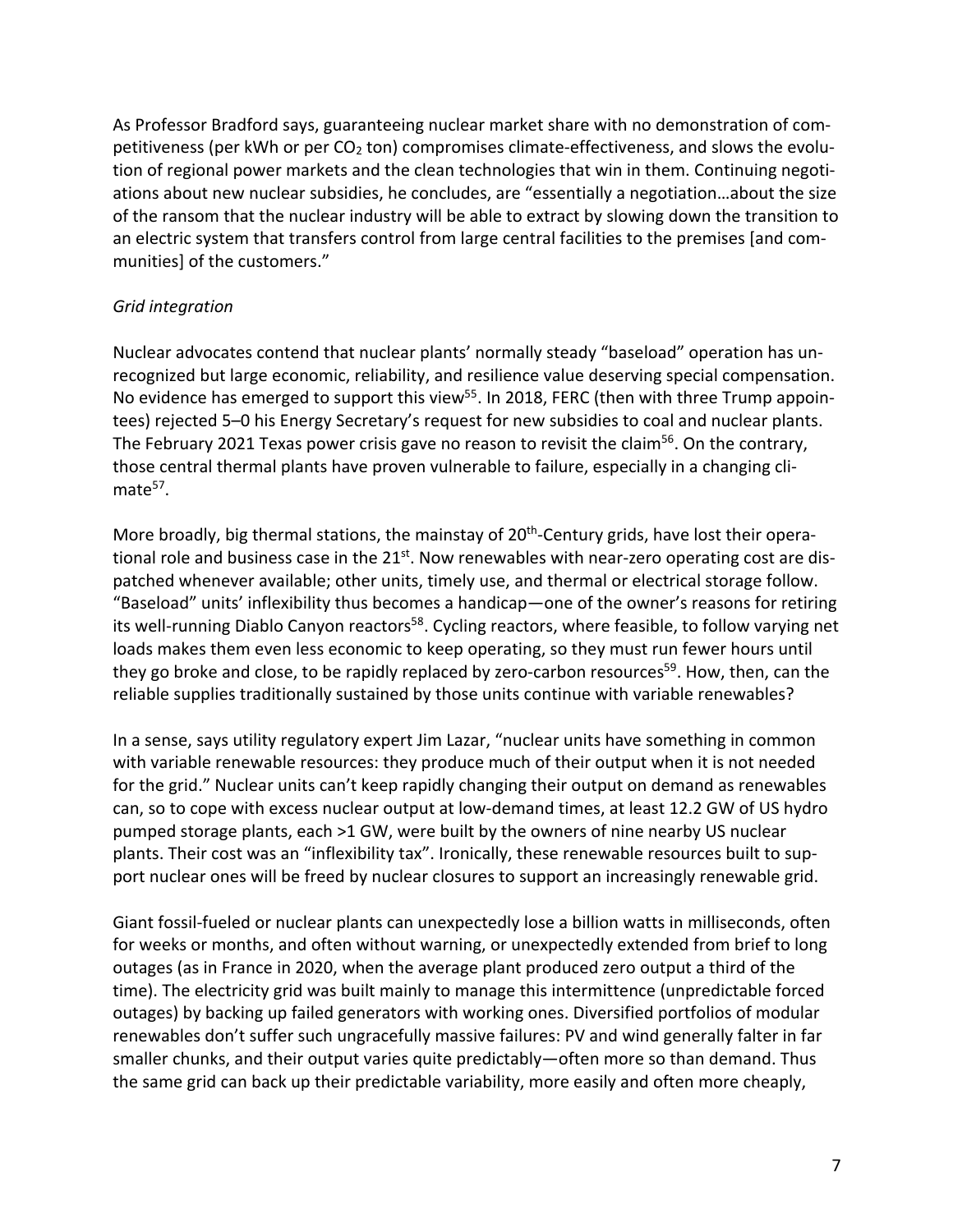with other renewables of other types or in other places (or demand-side resources or storage). But the need for storage is widely overstated.

At least ten kinds of "grid flexibility resources" can reliably balance grids powered largely or wholly by variable renewables<sup>60</sup>. Of these, utility-scale batteries, though often profitable, are the best-known but currently the costliest. They'll become much cheaper, but probably not as cheap as ample competitors. In typical order of decreasing cost—and besides hydrogen and non-battery bulk storage methods like pumped hydro, compressed air, and gravity storage these grid-balancers include thermal (heat or coolth) storage, electric-vehicle integration, cogeneration and dispatchable-renewable integration, wider interconnected markets, highly accurate renewable forecasting, strong demand response, and end-use efficiency. The latter two resources have lately turned out to be severalfold larger (yet cheaper) than previously thought<sup>61</sup>. Just modest efficiency gains, ice-storage air conditioning, and smart bidirectional electric-vehicle charging could run the isolated Texas grid reliably and economically in 2050 on 100% renewables with no bulk storage<sup>62</sup>. Simulations denying this simply exclude most of the proven solutions. And rather than comparing technologies singly, locally optimized "clean energy portfolios"—blending efficient use, timely use, renewables, and storage—outcompete both fossil and nuclear energy for *every* need: energy, peak output, ramp rate, and ancillary services<sup>63</sup>.

Grid balancing now typically costs a few US\$/MWh<sup>64</sup>. The evidence suggests it also tends to cost *less* with wind and solar than with big thermal plants, because big thermal plants' failures are bigger, longer, and less predictable, making their backup costlier<sup>65</sup>. As Germany's renewable share of generation quadrupled in 2006–20, its grid operators learned even faster, so reliability broadly improved to five times America's. In 2020, renewables' share of German power demand exceeded 50% sometime in almost every week, and in half of the weeks it reached between 80% and nearly 100%. Nuclear and coal phaseouts continued. The lights stayed on. As renewables and efficiency growth offset coal and nuclear closures<sup>66</sup>, Germany's greenhouse gas emissions fell by over half in 2010–20, and the power sector met its climate goal a year early (*before* the pandemic depressed demand) with five percentage points to spare.

Careful choreography has lately met annual national electricity demand with 97% renewables (79% without hydro) in Scotland in 2020, 79% in Denmark (with 0.06% hydro) in 2019, 66% in Portugal in 2018 (42% without hydro), 52% in Germany (with 3.3% hydro) in 2020, and 46% in Spain in 2016 and 2020 (27/33% without hydro). None added bulk storage. All sustained superior reliability, often many times that of the US. They simply learned to run their grids (as my colleague Clay Stranger puts it) the way a conductor leads a symphony orchestra: no instrument plays all the time, but the ensemble continuously makes beautiful music.

This is also how the former East Germany's ultrareliable grid operator 50Hertz—half wind-andsolar-powered in 2019, 62% renewable in 2020—intends 100% renewables in 2032. Anyone who thinks we need big thermal plants to keep the lights on is not paying attention to modern power engineering, where "grid-forming inverters" and fast-responding power electronics can stabilize grids even better than rotating heavy machines traditionally did. Some European operators also disconnect retired coal or nuclear plants' generators from their turbines<sup>67</sup> and keep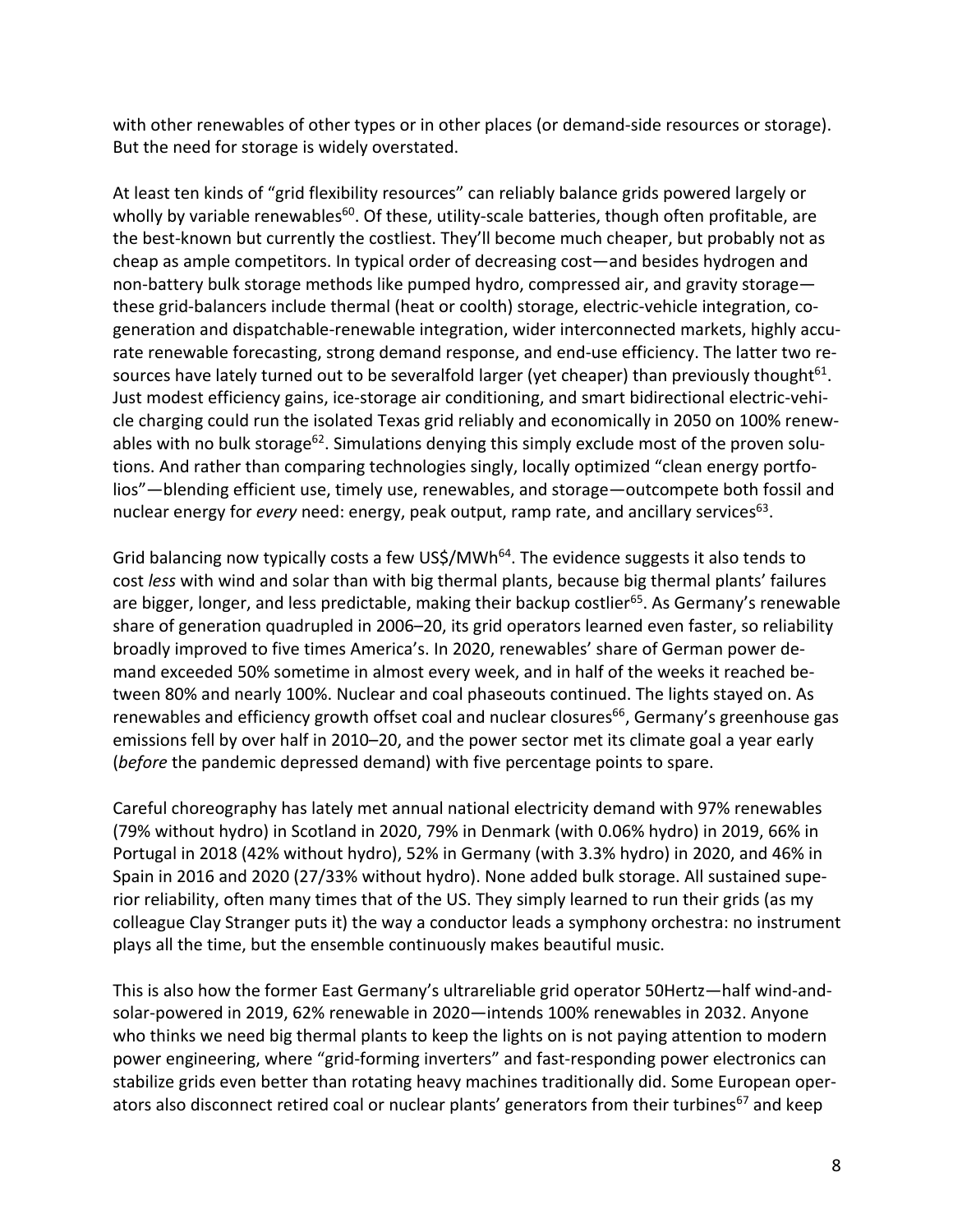spinning them as grid-connected "synchronous condensers," using their angular momentum to keep on cheaply stabilizing voltage and frequency<sup>68</sup>.

Extra wind and solar capacity can also economically substitute for giant batteries or other gridbalancing resources as supply becomes mostly or wholly renewable. But most of the time the surplus electricity, rather than having to be "curtailed" (wasted) as grid-centric analysts assume, can be profitably redeployed to tasks not yet electrified—to run heavy vehicles and decarbonize steel, cement, and other heavy-industrial heat, directly or by making hydrogen or ammonia. That is, our industrial economy is easier and cheaper to decarbonize as a whole than in pieces<sup>69</sup>.

Supposed renewable constraints like land-use<sup>70</sup> and critical materials<sup>71</sup> are quite manageable: a well-designed efficiency-and-renewables decarbonization strategy would *decrease* the energy system's land-use. Some places may need grid expansion, but fewer and less than often claimed —especially if efficient and timely use are properly competed or compared with supply, and if local and distributed were fairly competed with remote and centralized. Where grid congestion blocks renewables, another option is a new kind of transmission wire (from a firm I advise) that can carry  $2-3\times$  the usual power on the same towers, so existing lines can be quickly and profitably restrung to allow rapid renewable expansion without new rights-of-way or towers.

## *Efficient use of electricity*

Renewables now cost less than new fossil or nuclear plants in 91% of the world (soon all), and less than running existing thermal plants in roughly half the world (soon all)<sup>26</sup>. But there's often an even cheaper choice: wringing more work from each kWh by smarter design and better technologies. "Negawatts" are especially cheap because they're already delivered behind your meter, while electricity generated hundreds of miles away costs an average of US\$4/MWh extra to deliver. Efficiency typically costs \$0–20 per kWh saved, but properly adjusting for where it's delivered, it has a *negative* cost compared with remote supply. So how much can we save?

A decade ago, using the best 2010 technologies, RMI rigorously showed<sup>72</sup> how to use US electricity fourfold more productively by 2050, so 2.6-fold economic growth during 2010–50, with all-electric automobiles, could use one-fourth *less* electricity than in 2010, yet cost far less. That's part of a tripled-efficiency, quintupled-renewables scenario for the whole US economy, saving \$5 *trillion* net present value and cutting CO<sub>2</sub> emissions by 82–86%, with no new inventions or Acts of Congress. With smart State and local policies, it could be led by business for profit. That vision tracks nicely to actual market developments since. Efficiency speeds renewables' takeover: if, hypothetically, that 4× efficiency could have been achieved *in 2020*, then renewables' 20.6% share of 2020 US electricity could have been 82%—cleaning up the power system<sup>73</sup> at far lower cost than needing to quadruple renewable (let alone nuclear) output.

Strikingly, quadrupling US efficiency in using electricity would save kWh at one-tenth the cost of buying them today, so RMI's study should have bought even more efficiency! In contrast, by overlooking the economics of saving *vs.* supplying electricity, a widely cited 2020 study74 buys much *less* efficiency than RMI's study did, and so assumes the US will need 2–4 times more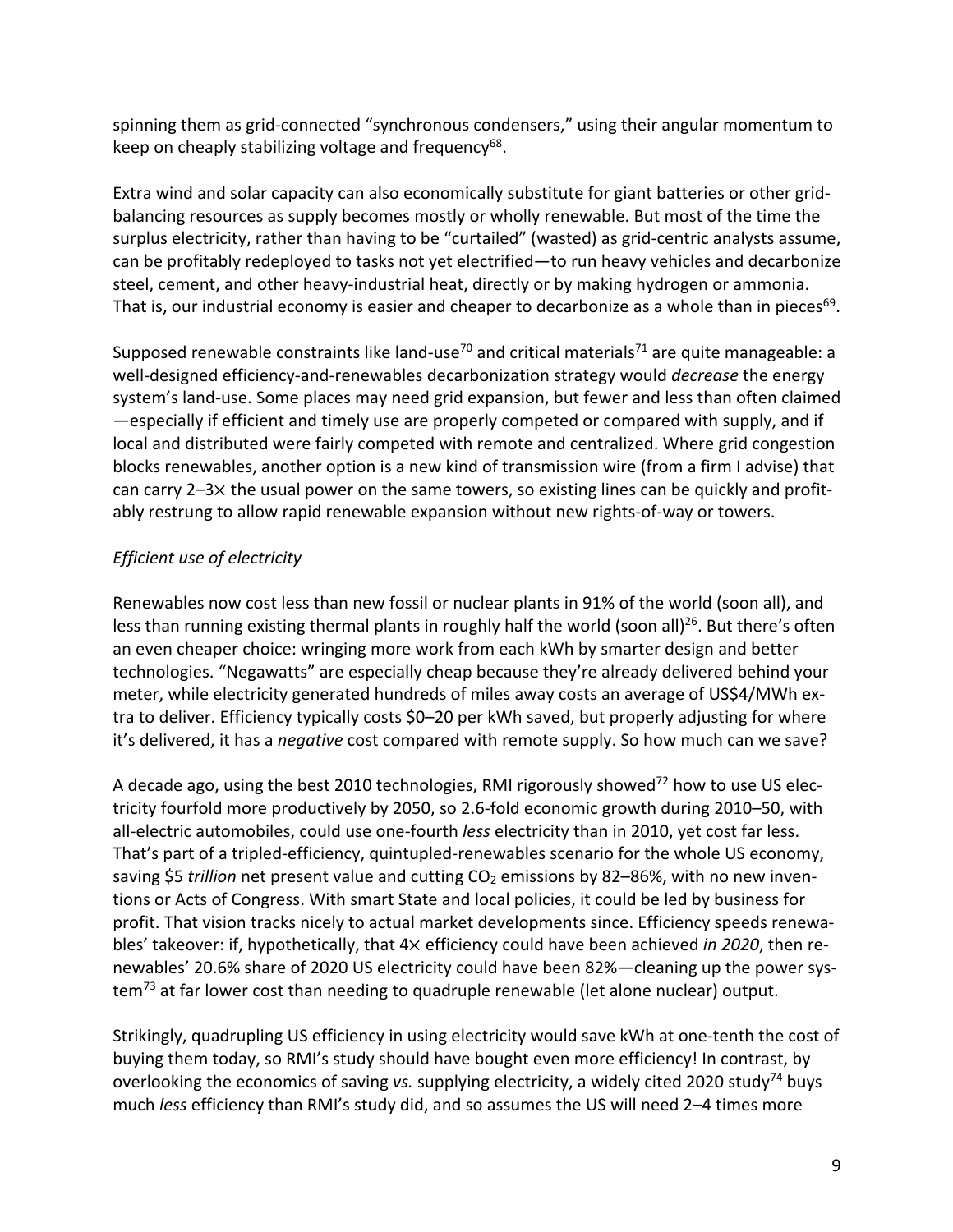electricity to produce virtually the same 2050 GDP. That excessive demand creates problems of land-use, transmission, etc., specified in minute detail—all artifacts of buying far too little efficiency. Governments and companies needn't repeat that error and risk building costly supplyside assets that they won't need, can't afford, and may not be able to pay for.

#### *Who chooses and how?*

Ideally, everyone could be fully informed, enabled, and motivated to choose the most clean, safe, affordable, and reliable way to deliver any electrical service desired, like hot showers and cold beer—whether with purchased electricity from preferred sources, homemade electricity, or using electricity more productively and timely. In practice, such choices are blocked by dozens of practical barriers<sup>75</sup>, each convertible into a business opportunity, but requiring major policy reforms or entrepreneurs' focus and tenacity.

Many entities we entrust with such choices, from utilities to regulatory commissions to governments at all levels, are ill-equipped to compare or compete all those choices either, or don't bother. In fact, most<sup>76</sup> US States' regulatory practices reward utilities for selling you more electricity and penalize them for cutting your usage and bill. This perverse practice creates huge choice, cost, and value gaps between the best buys and what we're actually offered. Caring customers in mindful markets can take many of those choices into our own hands—saving or retiming our use of electricity, producing our own, trading it with each other, or buying the kinds we like. This visionary world is already emerging. People with efficient homes and smart appliances have freedom of choice, giving them more market power than utilities. Add a smart electric car, or rooftop solar and storage, and the utility becomes a mere optional convenience, demoting nuclear power from uncompetitiveness to irrelevance. These trends are well underway.

### 3. Prospects

In 2010–16, saved energy decarbonized the world three times more than all carbon-free supply growth<sup>77</sup>. In 2010–20, renewable growth decarbonized electricity five times more than nuclear growth did<sup>78</sup>. Nuclear power wasn't consistently faster to deploy than renewables through 2018<sup>79</sup>, and in 2020, as we saw, it's over 200-fold behind. Whether in traditional or new forms, it's simply too slow<sup>80</sup> to make much difference to climate. Yet perversely, it *slows down* faster, cheaper options by blocking competition, hogging market space, and diverting money, talent, attention, and time from the most climate-effective solutions. Efforts to expand nuclear power, however well-meant, are thus making climate change *worse*—yet keep intensifying. The less nuclear power can achieve, the more we hear about its vital and wondrous future.

The 2021 US infrastructure bill added \$6–12 billion to bail out uneconomic existing reactors for 5–10 years and \$6 billion to develop new or smaller kinds claimed to address the problems that the industry most recently strove but failed to solve $^{81}$ —affordability, safety, wastes, and proliferation. "Advanced" or "Small Modular Reactors," SMRs<sup>82</sup>, seek to revive and improve concepts generally tried and rejected decades ago due to economic<sup>83</sup>, technical, safety<sup>84</sup>, or proliferation<sup>85</sup> flaws<sup>86</sup>. BNEF estimates early SMRs might generate at  $\sim$ 10 $\times$  current solar prices, falling by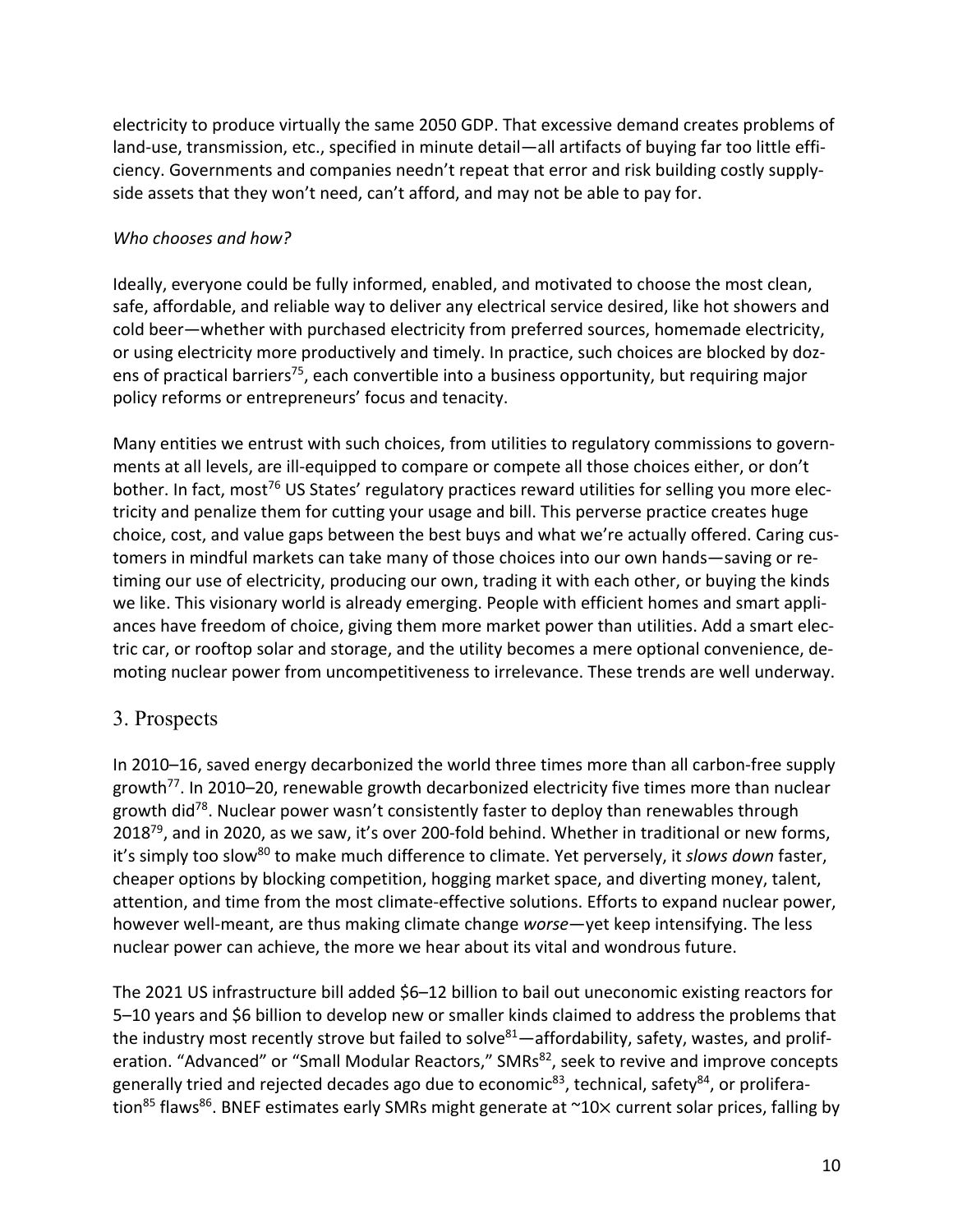severalfold after tens of GW were built, but not by enough to come near competing. Despite strong Federal support, proposed projects are challenged to find enough customers<sup>87</sup>. Developers and nations are also pursuing >50 diverse designs—a proven failure condition.

SMRs' basic economics are worse than meets the eye, because their goalposts keep receding. Reactors are built big because, for physics reasons, they don't scale down well. Small reactors, say their more thoughtful advocates, will produce electricity initially about twice as costly as today's big ones, which in turn are 3–13× costlier per kWh than modern renewables (let alone efficiency). But those renewables will get another  $2 \times$  cheaper by the time SMRs could be tested and start to scale toward the mass production that's supposed to cut their costs. High volume cannot possibly cut SMRs' costs by  $2 \times (3 \text{ to } 13) \times 2$ -fold, or  $\sim 12 \times$  to  $\sim 54 \times$ . Indeed, SMRs couldn't compete even if the steam they produce to turn the turbine were *free*. Why not? In big light-water reactors, ~78–87% of the prohibitive capital cost buys *non-*nuclear components like the turbine, generator, heat sink, switchyard, and controls. Thus even if the nuclear part were *free* and the non-nuclear remainder were still at GW scale so it didn't cost more per unit, the whole SMR complex would still be manyfold out of the money.

SMRs are also too late. Despite streamlined (if not premature) licensing and many billions in Federal funding commitments, the first SMR module delivery isn't expected until 2029—in the same smaller-LWR project just lost over half its subscribed sales as customers considered cost, timing, and risk<sup>88</sup>. The first "advanced" reactors (a sodium-cooled fast reactor and a high-temperature gas reactor), ambitiously skipping over prototypes, are hoped by some advocates to start up in 2027–28. DOE in 2017 rosily assessed that if such initial projects succeeded, a first commercial demonstrator would then take another 6–8 years' construction and 5 years' operation before commercial orders, implying commercial generation at earliest in the late 2030s, more plausibly in the 2040s. But the US Administration plans to decarbonize the grid by 2035, preëmpting SMRs' climate mission<sup>89</sup>.

An additional challenge would be siting new SMRs or clusters of them (which cuts cost but means that a problem with one SMR can affect, or block access to, others at the same site, as was predicted and experienced at Fukushima Daiichi). It would take roughly 50 SMR orders to justify building a factory to start capturing economies of production scale, and hundreds or thousands of SMRs to start seeing meaningful, though inadequate, cost reductions. A study assuming high electricity demand and cheap SMRs estimated a US need for just 350 SMRs by 2050 $90$ . It's hard to imagine how dozens of States and localities could quickly approve those sites, especially given internal NRC dissension on basic SMR safety<sup>91</sup>.

Such awkward realities won't stop determined lobbyists and legislators from showering tax funds on SMR developers, seen as the industry's last hope of revival. With little private capital at stake and customers probably bearing cost-overrun risk (as they did in the similarly structured WPPSS nuclear fiasco four decades ago), some SMRs may get built. I expect they'll fail for the same fundamental reasons as their predecessors, then be quickly forgotten as marketers conjure the next shiny object. A lifetime of such disappointments has not yet induced sobriety.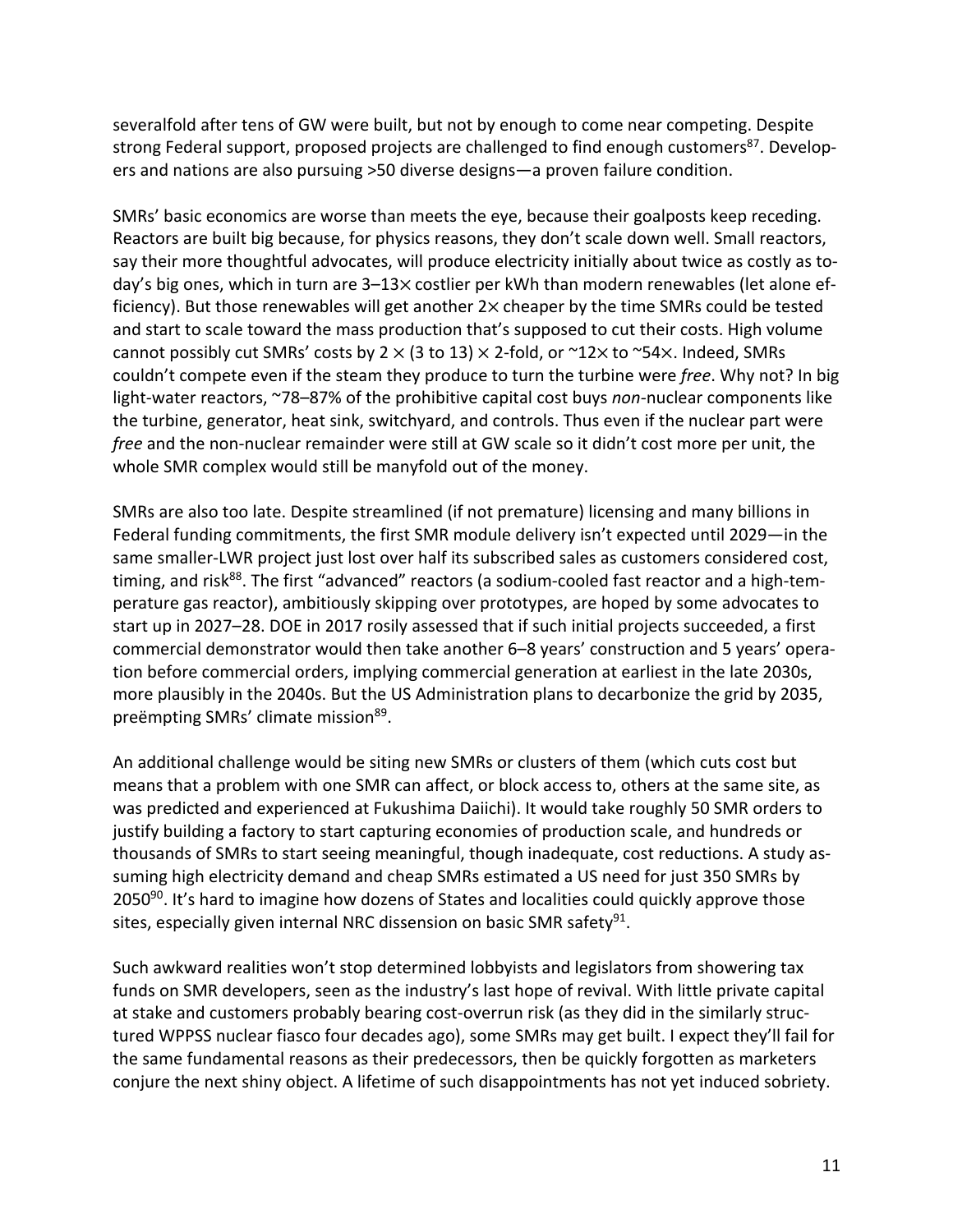As long as the industry can fund potent lobbying that leverages orders of magnitude more federal funding, the party will carry on. But where does that leave the Earth's imperiled climate?

## 4. Nuclear power reduces and retards climate protection

The climate emergency is often assumed to require *every* possible source of low-carbon electricity to displace the three-fifths still made from coal and gas. But this assumption is false because it ignores priorities. We relieve famine by buying rice, not steak. To save carbon, we must buy the cheapest, fastest, most climate-effective displacements for fossil-fueled generation. Every dollar (or CHF) we spend on a costly or slow solution saves less carbon, later, than if we spent the same money on a cheap and quick solution. Properly counting carbon *and* money *and*  time, because all three matter, makes the arithmetic obvious. Arithmetic is not an opinion<sup>92</sup>. Buying a nuclear kWh that's 3-13x costlier than a renewable kWh gives us 1 nuclear kWh *instead of* 3–13 renewable kWh, and at least a decade later. Choosing renewables instead would thus save 3–13⨉ more carbon, a decade sooner. Efficiency, being even cheaper, saves even more carbon per dollar—usually cheaper than just *operating* an existing reactor, let alone building a new one.

Thus the basic assumption that nuclear power, of any kind and size, is an effective substitute for fossil-fueled generation is simply wrong. Only if today's three carbon-free power choices nuclear, renewables, and efficiency—were all equivalent in cost and speed could they be equally climate-effective and thus selectable based on other attributes like reliability, resilience, stability, and safety. Since they're actually manyfold different in cost and speed, hence in climateeffectiveness, that difference would seem decisive in a climate emergency.

Coal plants were built by counting cost but not carbon. Nuclear plants are justified by counting carbon but not cost. Effective climate solutions must count carbon *and* cost *and* speed. If you haven't heard this logic before, perhaps it's because the nuclear industry is desperately keen not to discuss economics, still less comparative economics, and least of all climate-effectiveness. They want you to think that operating without emitting CO<sub>2</sub> is good enough, and that relative cost and speed don't matter because we need every option. If you don't hear a clear response to my logic, perhaps that's because they fear you might understand why cost and speed matter.

Climate will be stabilized by judicious choices, not mushy mantras or nostalgic nostrums. As US nuclear critic Dave Kraft puts it, "We're in a climate crisis, not a Chinese buffet." Our goal must be not to choose one dish from each category, but to select the menu items that will save the most carbon with the limited time and money we have, satisfying our hunger and fitting our wallet. It's really that simple. "All of the above" remains a popular bipartisan substitute for thoughtful analysis in US energy policy, which seems about to reclassify nuclear power as "clean" to qualify it for new mandates and subsidies. But Peter Bradford completed the political mantra "We're not picking and backing winners" by adding: "They don't need it. We're picking and backing losers."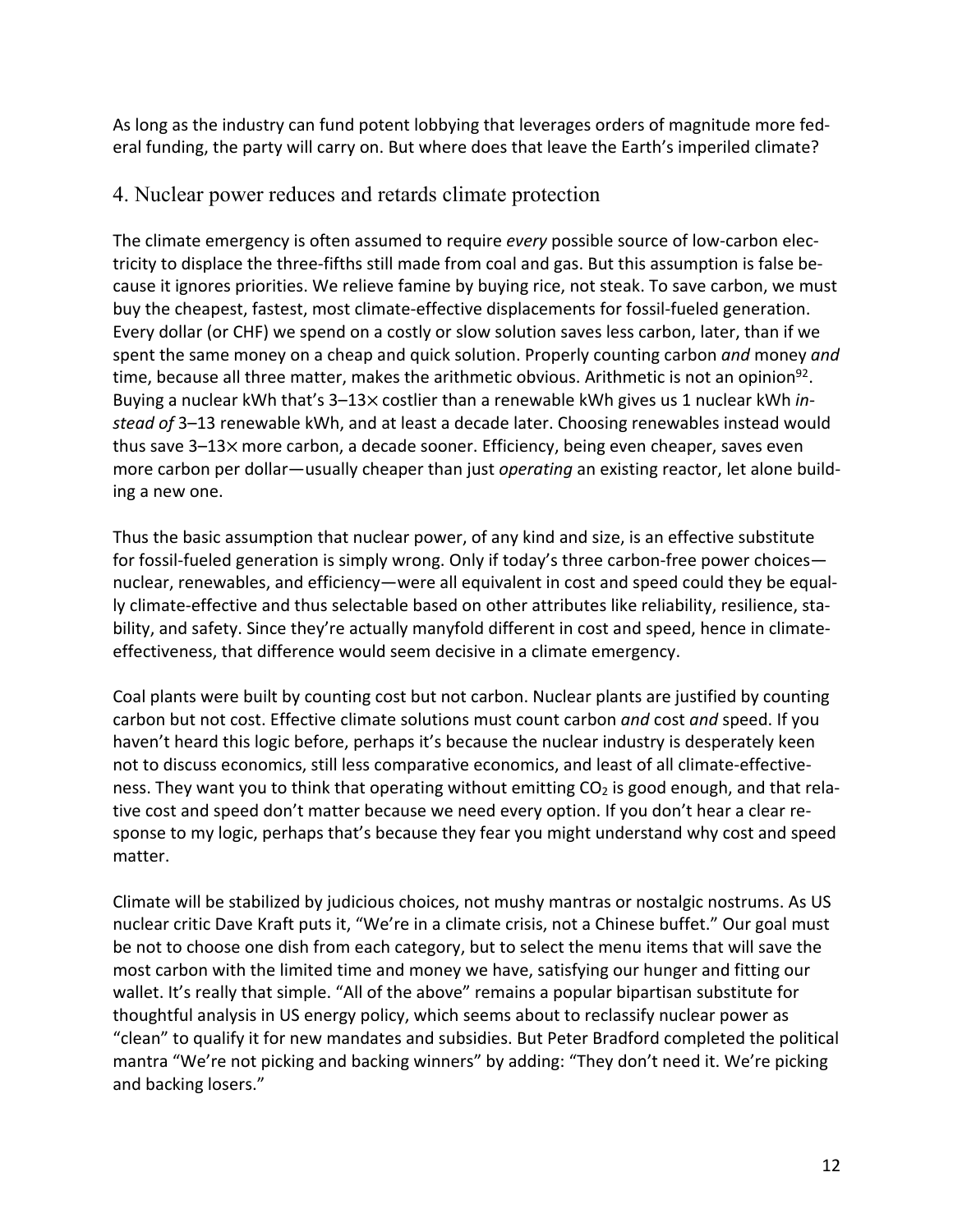Like a proud, stubborn, and illusion-ridden elder mortally stricken with cancer, nuclear power is slowly dying of an uncurable attack of painful market forces, yet is unwilling to accept reality and enter hospice. From powering postwar growth to displacing oil to displacing coal to saving the climate to serving the poor, nuclear power has run through and now run out of reasons to live. Despite outward cheer and booming voice, its pallor and withering can be seen through the makeup. How much more money, talent, attention, political capital, and precious time will its intensive care continue to rob from the life of its vibrant successors? Will its terminal phase be orderly or chaotic, graceful or bitter, emerging by default or by design? That is our choice.

#### Author

*Physicist Amory B. Lovins is Adjunct Professor of Civil and Environmental Engineering at Stanford University, author of 31 books and over 750 papers, and a global energy advisor to business and government leaders for nearly a halfcentury. He gratefully acknowledges the help of expert reviewers (none responsible for the results) including Prof. Peter Bradford, Ralph Cavanagh, Prof. Mark Cooper, Dr. Gregory Jaczko, Dr. Jonathan Koomey, Jim Lazar, Prof. Frank Lindh, Mycle Schneider, and Prof. M.V. Ramana.*

<sup>&</sup>lt;sup>1</sup> International Atomic Energy Agency (IAEA) PRIS, NPP Status Changes, 2020.

<sup>&</sup>lt;sup>2</sup> Bloomberg New Energy Finance (BNEF), 2H-2021 Energy Storage Market Outlook, 28 July 2021. Of those additions, 1.464 GW were in the US: A. Colthorpe, "In 2020 the US went beyond a gigawatt of advanced energy storage installations for the first time ever," *Energy Storage News*, 4 Mar 2021.

<sup>3</sup> International Energy Agency (IEA), "Renewable Energy Market Update 2021," May 2021. The authoritative nongovernmental REN21 *Renewables 2021 Global Status Report*, 14 Jun 2021, concurs: its non-hydro 2020 additions total 256 GW. 4 US Energy Information Administration (USEIA), https://www.eia.gov/electricity/monthly/epm\_ta-

ble\_grapher.php?t=epmt\_6\_07\_b: 92.5% nuclear, 74.3% geothermal, 63.2% non-wood biomass, 58.4% wood, 41.5% hydro, 35.4% windpower, 24.9% photovoltaic, etc. IEA (ref. 3) says PVs added 134 GW in 2020, wind 113.6, hydro 20.6, and others 10.1, each calculated as the weighted average of all projects, with each counted from its in-service date. Applying these to global 2020 net capacity additions (278.3 GW) implies 2020 net additions of ~82.7 average GW with an implied average capacity factor of 0.30. For comparison, IRENA's *Renewable Energy Statistics 2021* reports 2019 global output of 6,963 TWh from 2.542 TW of renewables, a 0.31 average capacity factor unadjusted for installation timing—reasonable agreement.

<sup>5</sup> In 2019: p 8, Frankfurt School/UN Environment Programme/BNEF, "Global Trends in Renewable Energy Investment 2020," reports \$282.2b for modern renewables (plus \$15b for big hydro, p 33) vs ~\$15b for new nuclear; ~\$297.2b / ~\$15b = 19.8. *World Nuclear Industry Status Report 2021*, p 291, estimates slightly higher 2020 nuclear commitments (~\$18.3b). <sup>6</sup> *World Nuclear Industry Status Report 2021*, p. 64, projects at 1 July 2021 that world nuclear capacity will fluctuate slightly to 2023 and then plummet, declining every year to 2050 and losing 95 net GW in this decade, 77 in the 2030, and 70 in the 2040s. Holding current capacity constant would require extra, currently unplanned, addition of 15 GW/y (nearly three times the 2011–

<sup>20</sup> average). IEA and most other projections show that 2020-like renewable growth is the new normal.

<sup>7</sup> I. Bupp & J.-C. Derian, *Light Water: How the Nuclear Dream Dissolved*, Basic Books (NY), 1978.

<sup>8</sup> J. Koomey & N. Hultman, "A reactor-level analysis of busbar costs for US nuclear plants, 1970–2005," *Energy Policy* 

**<sup>35</sup>**(11):5630–5642 (2007). An international analysis of 180 reactors found 97% had mean 117% or \$1.2b cost overruns and 64% time overruns, bearing the highest financial risk among electricity infrastructure options: B. Sovacool, A. Gilbert, & D. Nugent, "Risk, innovation, electricity infrastructure and construction cost overruns: Testing six hypotheses," *Energy* **74**:906–917 (2014).

<sup>9</sup> As shown both by the official statistics of orders/cancellations and by contemporary press. For example, three months before the TMI accident, *Business Week*'s 25 Dec 1978 cover-story Special Report "Nuclear Dilemma: The atom's fizzle in an energyshort world" (pp 54–68) began with "One by one, the lights are going out for the U.S. nuclear power industry. Reactor orders have plummeted from a high of 41 in 1973 to zero this year." The same issue's parallel overseas story (pp 44, 49) began: "As in the U.S., nuclear power in Europe and Japan is facing the most serious crisis in its 30-year history." Of course, TMI reinforced and deepened the *prior* collapse of business and public confidence, but did not cause it.

<sup>10</sup> Respectively from IAEA PRIS (ref. 1) and RTE data in *World Nuclear Industry Status Report 2021*, 28 Sep 2021. The latter source excludes output lost due to load-following or inadequate heatsink. Yet the average reactor had *zero* output for 115.5 days, or about a third of the time (p. 87). On 169 days in 2020, at least 20 units were down for at least part of the day; on 335 days, at least 10; every day, at least 6 at once.

<sup>&</sup>lt;sup>11</sup> NEI, "Nuclear by the Numbers" 2020, p 18, 2013 through August 2020.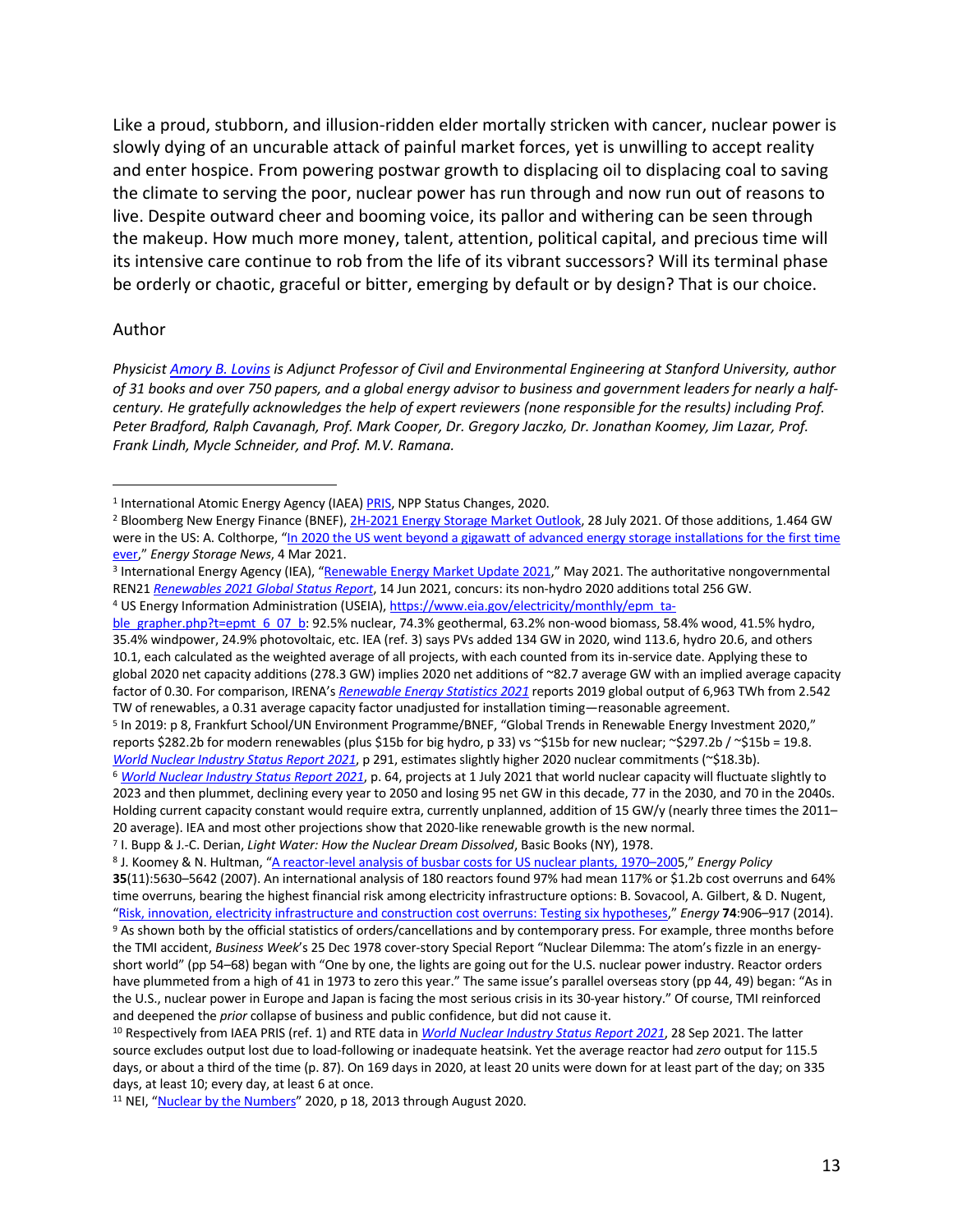<sup>12</sup> In the US, 2020 net generation was 19.5% nuclear, 20.6% renewables; globally, 10% nuclear, ~29% renewables. In both, the nuclear share was stagnant or falling, the renewable share rapidly rising.

<sup>14</sup> D. Cardwell & J. Soble, "Westinghouse Files for Bankruptcy, in Blow to Nuclear Power," *N.Y. Times*, 29 Mar 2017.

<sup>15</sup> "Brookfield 'at a crossroads' on whether to sell Westinghouse,", *World Nuclear News*, 8 Feb 2021. For now, a sale is off.

<sup>17</sup> Union of Concerned Scientists (UCS), "Nuclear Plant Security," 2014/2016; G. Jaczko, *Confessions of a Rogue Nuclear Regulator*, Simon & Schuster (NY), 2019.

18 UCS, "Preventing an American Fukushima," 2016.

<sup>19</sup> D. Lochbaum, "The Nuclear Regulatory Commission and Safety Culture: Do As I Say, Not As I Do," UCS, 2017.

<sup>20</sup> UCS, "Near Misses at US Nuclear Plants in 2015," 2016.

<sup>21</sup> UCS, https://allthingsnuclear.org/category/nuclear-power-safety-2/.<br><sup>22</sup> No such request was denied, though a few owners didn't ask. Refurbishment cannot fix deficient old designs: nuclear engineer and operator Arnie Gundersen points out that Fukushima Daiichi Unit 1 got its license extended for another 40 years just one month before it melted down—the first unit there to explode, because its old Isolation Condenser design failed.

<sup>23</sup> *World Nuclear Industry Status Report 2021*, pp. 59–62, which also gives broadly consistent global data.

<sup>24</sup> *World Nuclear Industry Status Report 2021* includes a disquieting chapter on criminality and the global nuclear industry, citing multiple serious incidents in all reactor-exporting countries and seven of eight top operators. I have also observed deterioration in the scruples exhibited by leading nuclear industry promotion groups.

<sup>25</sup> Lazard, "Levelized Costs of Energy, Levelized Cost of Storage, and Levelized Cost of Hydrogen," 29 Oct 2020, v14.0.

<sup>26</sup> BNEF, subscriber database, 1H2021 LCOE update.

<sup>27</sup> USEIA, "Levelized Costs of New Generation Resources in the *Annual Energy Outlook 2021*," Feb 2021, Tables 1b, 4b, B1b, B4b.

<sup>28</sup> *World Nuclear Industry Status Report 2020*. In 2020, China connected 0 nuclear GW, 48 solar GW, and 72 wind GW, raising approximate annual output by respectively 0, 60, and 120 TWh/y; added nuclear output has never exceeded added wind output since at least 2010, and added less than new solar output since 2016 (except, slightly, in 2019). China has 7 of the world's top 10 wind turbine makers and 9 of the 10 top solar component makers: M. Barnard, "A Decade Of Wind, Solar, & Nuclear In China Shows Clear Scalability Winners," *CleanTechnica*, 5 Sep 2021.

<sup>29</sup> The photovoltaic slope since 1976 was 23%, i.e. doubled cumulative production reduces real cost 23%, but during 2007–20 it steepened to 40%: M. Victoria *et al.*, "Solar photovoltaics is ready to power a sustainable future," *Joule* **5**:1041–1056 (19 May 2021). The same paper shows that nearly all climate models assume PV prices in 2050 above the 2019 actual, and understate long-term PV sales by severalfold by assuming their prices outside the model rather than generating it inside so the observed learning curve's increasing returns to volume can actually operate continuously as it does in actual markets.

<sup>30</sup> Except in the first few units of the French program in the 1970s: A. Grübler, "The French Pressurised Water Reactor Programme," at pp 146–162 in A. Grübler & W. Wilson, eds., *Energy Technology Innovation: Learning from Historical Successes and Failures*, Cambridge University Press (Cambridge, UK), 2013. Contrary claims by J. Lovering *et al.* ("Historical construction costs of global nuclear power reactors," *Energy Policy* **91**:371–382 (2016)), claiming a learning curve for South Korean reactors based on unanalyzably opaque and unvalidated claims by the builder, were demolished by Koomey, Hultman, & Grübler in *Energy Policy* **102**:640–643 (2010) and by Gilbert *et al.* Lovering *et al*'s reply merited and received no response.

31 R. Way, M. Ives, P. Mealy, & D. Farmer, "Empirically grounded technology forecasts and the energy transition," Institute for New Economic Thinking at the Oxford Martin School, U. of Oxford (UK), No. 2021-01, 7 Sep 2021. See also M. Victoria *et al.*, "Solar photovoltaics is ready to power a sustainable future," *Joule* **5**(5):1041–1056 (19 May 2021). <sup>32</sup> Ref. 8.

<sup>33</sup> The Tennessee Valley Authority, a self-regulating Federal entity, also revived in 2007 and completed in 2016 the Watts Bar 2 reactor begun in 1973 and suspended in 1985—the only US new unit opened in 2000–21.

<sup>34</sup> T. Clements, "US attorney details illegal acts in construction projects, sealing the fate of the 'nuclear renaissance'," *Bulletin of the Atomic Scientists*, 31 Aug 2021; J. Sondegroth, "Legal: Westinghouse Cooperates With DOJ in V.C. Summer Probe," *Nuclear Intelligence Weekly*, 3 Sep 2021.

<sup>35</sup> R. Gold, "Vogtle Nuclear Plant in Georgia Faces More Construction Delays," *Wall Street Journal*, 8 Jun 2021. Some overrun estimates are higher, including 4.6× in nominal dollars at mid-2021 (*WNISR 2021*).

<sup>36</sup> J. Plautz, "NRC special inspection at Vogtle could lead to more delays for troubled nuclear project," *Utility Dive*, 28 June 2021. <sup>37</sup> R. Smith, "Prefab Nuclear Plants Prove Just as Expensive," *Wall St. J.*, 27 July 2015.

<sup>38</sup> "Climate change and nuclear power," pp 228–256 in *World Nuclear Industry Status Report 2019*, esp. Fig. 51.

39 Nuclear Energy Institute (NEI), "Nuclear by the Numbers," Aug 2020.

<sup>40</sup> NCAs are major repairs and betterments that don't pay back within a year, so they're capitalized not expensed. NEI lists them as the "Capital" component of operating costs, misleading some readers to suppose that they somehow reflect initial construction costs. They do not. "Generating costs" include no initial construction or financing costs, but only operating costs that need not be paid if the plant doesn't run. However, they do not include *all* operating costs: they omit insurance, other market and

<sup>&</sup>lt;sup>13</sup> T. Hals, "How two cutting edge U.S. nuclear projects bankrupted Westinghouse," Reuters, 1 May 2017. Westinghouse had previously bought the nuclear businesses of Combustion Engineering and Stone & Webster.

<sup>16</sup> American Nuclear Society, "Public opinion on nuclear energy: Turning a corner?," *Nuclear Newswire*, 12 Jul 2019.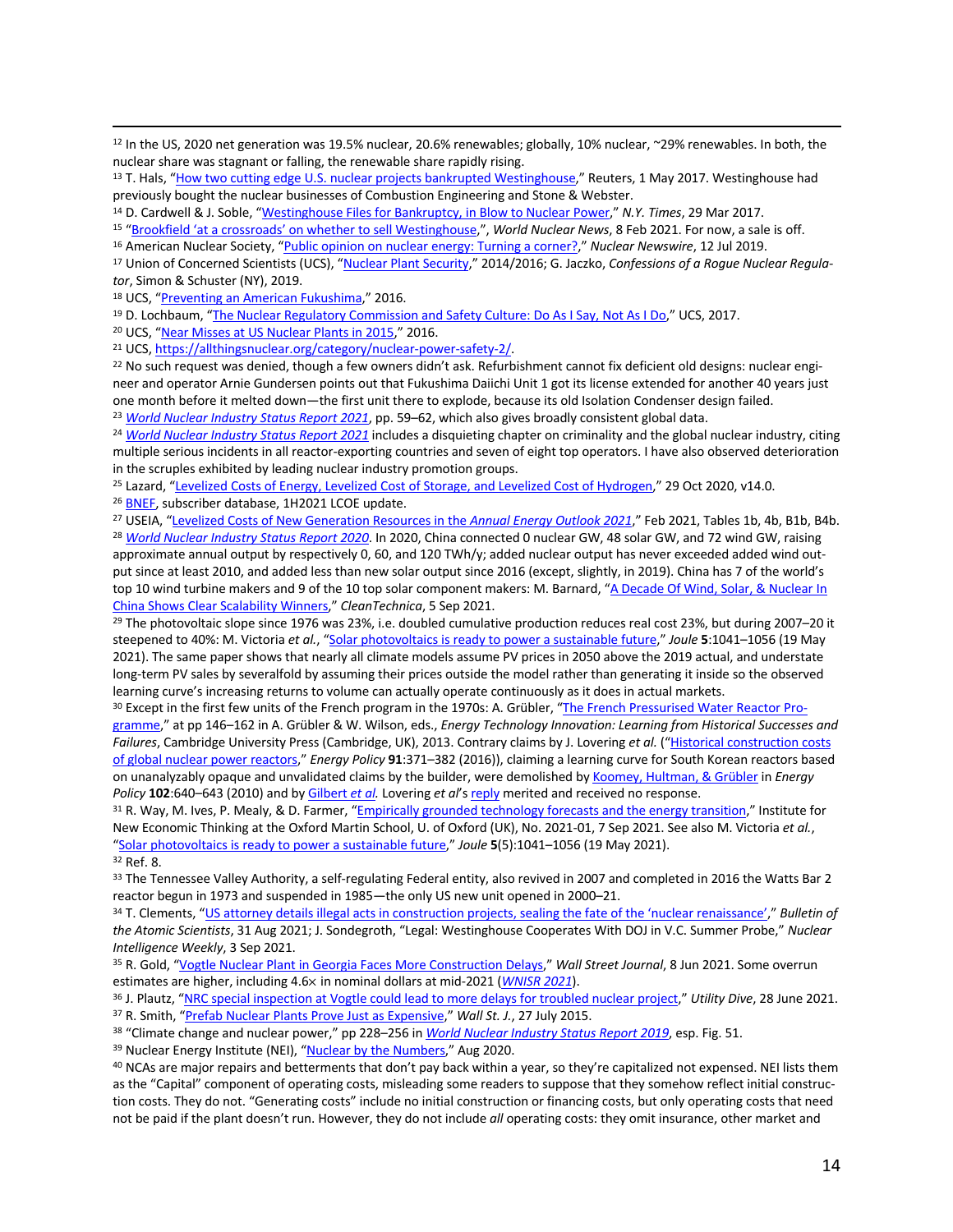operational risk management, property taxes, spent fuel storage costs, or returns on investment—items "that would be key factors in decisions about whether to continue operating a particular station. Also not included…are costs that could be relevant for other considerations such as depreciation or interest costs." Ref. 41, p 12. No public accounting of the *full* private (or public) costs of nuclear operation appears to be available in the US or probably anywhere else.

41 NEI, "Nuclear Costs in Context," Oct 2020.

<sup>42</sup> H. Sanderson & N. Hume, "Uranium prices soar as investors scoop up nuclear power fuel," *Financial Times*, 9 Sep 2021; J. Sondgeroth, "Nuclear Fuel Market: Uranium Hits 7-Year High in Sput-Led Price Rally," *Nuclear Intelligence Weekly*, 10 Sep 2021. <sup>43</sup> Judge Stephen F. Williams paraphrasing Lilco counsel (Don Irwin or Taylor Reveley), *Shoreham-Wading River Central School District v. USNRC,* 931 F.2d 102, 289 U.S.App.D.C. 257, No. 90–1241, 30 Apr 1991, courtesy of Peter Bradford, who quoted the remark in ref. 53.

<sup>44</sup> C. Jeffery & M. Ramana, "Big money, nuclear subsidies, and systemic corruption," *Bulletin of the Atomic Scientists*, 12 Feb 2021.

<sup>45</sup> Including the Byron, Dresden, and LaSalle twin-unit plants rescued by \$0.7 billion in new Illinois subsidies for 2022–27, approved in September 2021. NEI ("Nuclear by the Numbers", 2020, p 20) includes two units and 1.8 GW "saved" in Pennsylvania, which rejected new subsidies but joined a regional carbon cap-and-trade program.

<sup>46</sup> There are exceptions: e.g. Monitoring Analytics, LLC, *2021 Quarterly State of the Market Report for PJM: January Through June*, discussed in S. Carpenter, "A Report Undercuts Nuclear Firm's Claims That Its Plants Need Bailouts. But Is It For Real?," *Forbes*, 1 Feb 2021. Also useful is Carpenter's 30 Sep 2020 backgrounder "When Zero-Carbon Nuclear Asks for Money, States Find It Hard To Say No," 30 Sep 2020.

47 A notable exception was pre-agreed by the parties, including the utility owner, which foresaw lower costs and greater grid flexibility to expand renewables: A. Lovins, "Closing Diablo Canyon Nuclear Plant Will Save Money and Carbon," *Forbes*, 22 Jun 2016. Shutdown and replacement by least-cost carbon-free resources was unanimously approved by the California PUC, affirmed by the Legislature and Governor, and summarily upheld by the State's Court of Appeal.

48 However, a noted commentator considers the outcome good for renewables: D. Roberts, "Illinois' brilliant new climate, jobs, and justice bill," *Volts*, 22 Sep 2021.

49 The higher estimate is from Nuclear Information and Resource Service, "Cost of Proposed Nuclear Energy Subsidies: Build Back Better Act and Bipartisan Infrastructure Bill," 16 Sep 2021, www.nirs.org. The currently proposed Build Back Better Act subsidy would be price-adjusted, with hard-to-estimate effect, but could go even to profitable-to-run reactors.

<sup>50</sup> P. Chafee, "Technology: Non-Power Applications in Focus," *Nuclear Intelligence Weekly*, 10 Sep 2021.<br><sup>51</sup> D. Koplow, "Nuclear power: still not viable without subsidies," UCS, 2011.

<sup>52</sup> In 2005, the next 6 GW of US reactors were offered an eight-year Production Tax Credit matching windpower's but of longer duration and hence higher present value per kWh. This encouraged 4.5 GW of orders, half later canceled and the rest hoping for 2022 completion.

<sup>53</sup> P. Bradford, "Wasting time: Subsidies, operating reactors, and melting ice," *Bulletin of the Atomic Scientists* **73**(1):13–16 (2017). The Connecticut program is so structured: USEIA, "Five states have implemented programs to assist nuclear power plants," 7 Oct 2019.<br><sup>54</sup> He suggests existing reactors compete for capped, limited-duration subsidies in a reverse auction open to rising fractions of

other carbon-free resources; nuclear must-run status be abolished; unsubsidized resources be supported at least equally by transmission and other assets; and rate design fairly compensate distributed resources. Nuclear operators rejecting such reasonable rules should be offered no subsidy, since their intent is not to fix existing market distortions but to create more. Peter Bradford points out that New York's Ginna nuclear plant failed to clear an auction (but the Governor saved it and two more anyway, at an estimated cost around \$1 billion for the first two years). Auctions also sank Maine's and Vermont's participation in the Seabrook nuclear plant and a northwestern Maine powerline from Québec. But some recently closed reactors seem to have been replaced by renewables that probably wouldn't have been bought if the reactors had stayed open, occupying market space that other resources therefore could not bid to fill.

<sup>55</sup> A. Lovins, "Do coal and nuclear power deserve above-market prices?," *Electricity Journal* **30**(6):22–30 (July 2017). As the largest US regional grid, PJM-ISO, wrote in 2016, "The PJM markets show no signs of inadequately compensating legacy units and forcing a premature retirement of economically viable generators….The simple fact that a generating facility cannot earn sufficient market revenue to cover its going-forward costs does not reasonably lead to the conclusion that wholesale markets are flawed. More likely, it demonstrates that the generating facility is uneconomic."

<sup>56</sup> In this disaster fatal to hundreds of Texans—triggered by a 35-GW peak load to heat poorly insulated buildings electrically renewables underperformed for 10 h (by a maximum of 1.4 GW for one hour 18 hours into the crisis, while >30 GW of gas plants were down) but overperformed through the rest of the 4.3-day outage. A 1.35-GW nuclear unit was offline for 63 hours. Another 2.42 GW twin reactor was within minutes of tripping offline due to grid underfrequency. Abruptly stopped light-water reactors can take 1–2 weeks to restart, due to Xe/Sm neutron poisoning, as happened with nine perfectly running units in the 2003 Northeast US/Canada blackout—a unique "anti-peaker" attribute making those reactors unavailable when most needed.  $57$  E.g. nuclear plant outages rose 7 $\times$  in the past decade: A. Ahmad, "Increase in frequency of nuclear power outages due to changing climate," *Nature Energy* **6**:755-762 (7 Jul 2021). See also *World Nuclear Industry Status Report 2021*, pp 308–337.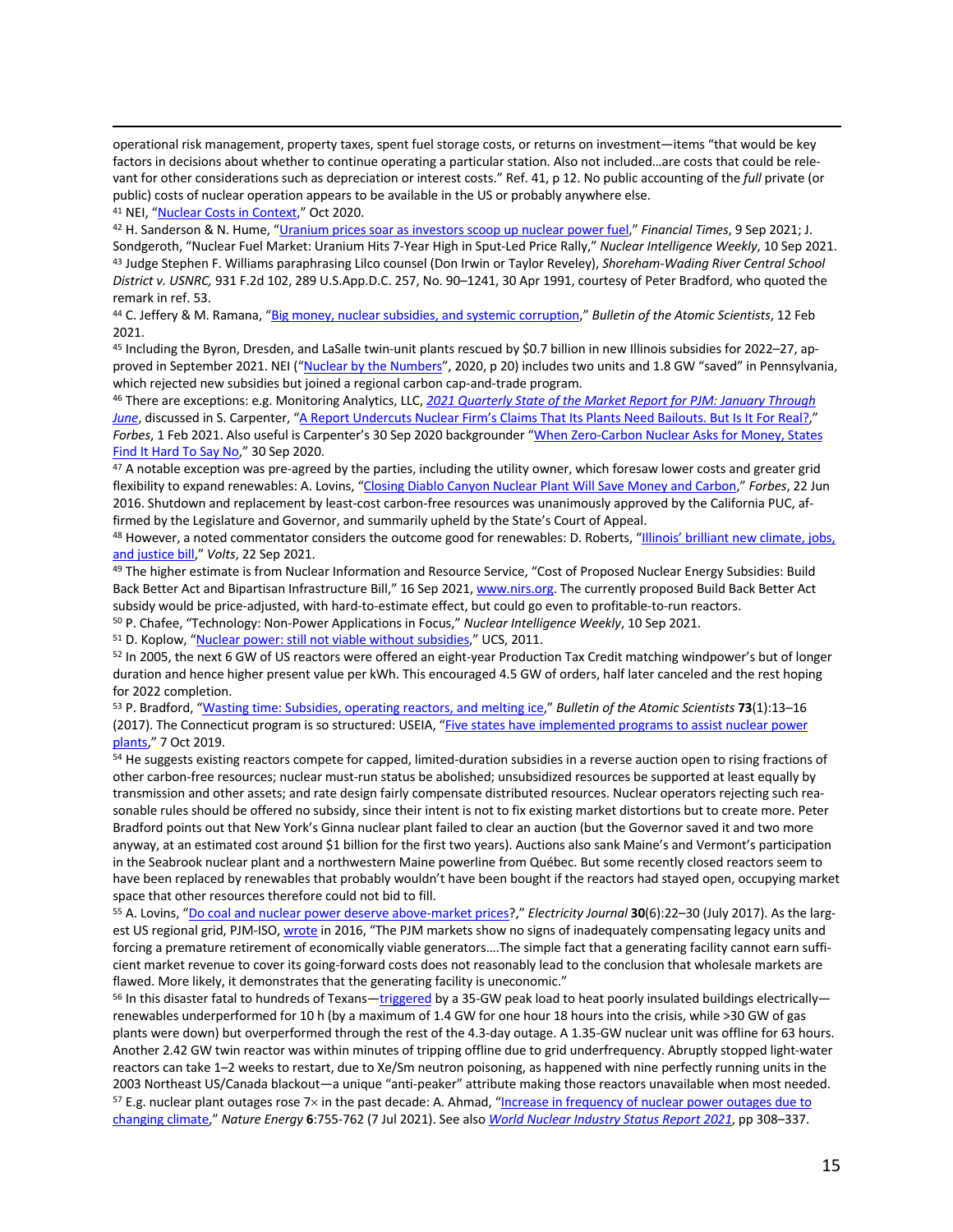<sup>58</sup> A. Lovins, ref. 47.

59 Nuclear advocates claim inevitable replacement by gas or even coal power. Five State-level cases instead show actual replacement by cheaper efficiency and renewables, typically within a year or two (ref. 38, pp 249–250) and often in larger cumulative quantity. Newer examples include New York (Riverkeeper, "Energy analysis confirms: No new fossil fuels needed to replace Indian Point," 2 Sep 2021) and California (J. St. John, "California may build 11.5GW of almost all carbon-free resources to replace its last nuclear plant," 26 May 2021).

<sup>60</sup> A. Lovins, "The coming transformation of the electricity sector: A conversation with Amory Lovins," *Electricity Journal* **33**(7):106827 (2020).

61 Demand response: eight forms, thoroughly installed on the 2050 ERCOT grid, could eliminate the "duck curve" (or in Texan, "dead armadillo curve"), cut nonrenewable capacity by a fourth and daily load range by half, make renewables one-third more valuable, and pay back in about five months. Efficiency: "integrative design" across all sectors can enlarge the efficiency resource by severalfold, often with increasing returns.

<sup>62</sup> A. Lovins, "The storage necessity myth: how to choreograph high-renewables electricity systems," 8 Jul 2014.

63 RMI, "The economics of clean energy portfolios," 2018, and subsequent updates such as https://rmi.org/insight/clean-energy-portfolios-pipelines-and-plants/. 64 R. Wiser *et al.*, "Wind Energy Technology Data Update: 2020 Edition," LBNL, Aug 2021, p 78.

<sup>65</sup> See notes 73–75 in ref. 55 above.

<sup>66</sup> German generation in 2010–20 fell by 37% for lignite, 64% for hard coal, and 54% for nuclear power. Similarly in Japan, despite the government's efforts to suppress windpower and slow solar growth, and despite utilities' preference to run costly legacy fossil-fuel plants rather than admit competitors onto their regional grids, efficiency and renewables more than displaced the post-Fukushima loss of nuclear output, supporting both economic growth and carbon savings that should accelerate with 2021 policy shifts.

<sup>67</sup> GE, https://www.ge.com/steam-power/products/synchronous-condenser.

<sup>68</sup> ENTSOE, https://www.entsoe.eu/Technopedia/techsheets/synchronous-condenser.

<sup>69</sup> A. Lovins, "Profitably decarbonizing heavy transport and industrial heat," RMI, 20 Jul 2021, and companion paper "Decarbonizing our toughest sectors—profitably," *MIT Sloan Management Review*, 4 Aug 2021. If nuclear electricity can't compete with renewable electricity, it can't make cheaper green hydrogen either. Nuclear process heat doesn't look worth the trouble *vs.*  modern competitors, and industry generally isn't interested.

<sup>70</sup> A. Lovins, "Renewable energy's 'Footprint' Myth," *Electricity Journal* **24**(6):40–47 (2011); SolarPower Europe, *Agrisolar: Best* 

*Practices* Guidelines; https://agri-pv.org/en/; Fraunhofer ISE, "Agrivoltaics: Opportunities for Agriculture and the Energy

Transition," 2020; M. Simon, "Growing Crops Under Solar Panels? Now There's a Bright Idea," Wired, 14 Oct 2021; S. Joshi *et al.*, "High resolution global spatiotemporal assessment of rooftop solar photovoltaics potential for renewable electricity generation," *Nature Commns.* **12**:5738 (2021).

<sup>71</sup> A. Lovins, "Clean energy and rare earths: Why not to worry," *Bulletin of the Atomic Scientists*, 23 May 2017.

<sup>72</sup> A. Lovins and RMI, *Reinventing Fire: Bold Business Solutions for the New Energy Era*, Chelsea Green (White River Junction VT), 2011.

<sup>73</sup> The remainder could be any least-cost mix of further efficiency (much understated in *Reinventing Fire*), renewables, and integration with cogeneration (transitioning from fuels to renewables) for industrial process heat. New nuclear capacity is not plausibly competitive for completing the grid's journey off carbon, and has no operational need.

<sup>74</sup> See https://netzeroamerica.princeton.edu/?explorer=year&state=national&table=2020&limit=200. 75 A compact list is on pp 11–20 of A. & L.H. Lovins, "Climate: Making Sense *and* Making Money," RMI, 2007.

<sup>76</sup> That is, over half the United States still link electricity revenues to sales. However, revenues and sales have been decoupled for at least one electric or gas utility in 32 of the United States—a reform supported by both industries' trade groups.

<sup>77</sup> IEA, "Energy Efficiency Market Report 2017".

<sup>78</sup> IEA, "Global Energy Review: CO2 Emissions in 2020," 2 March 2021.

<sup>79</sup> A. Lovins *et al.*, "Corrigendum to 'Relative deployment rates of renewable and nuclear power: A cautionary tale of two metrics' [Energy Res. Soc. Sci. 38 (2018) 188–192]," *Energy Research & Social Science* **46**:381–383 (Dec 2018).

<sup>80</sup> A. MacFarlane, "Nuclear Energy Will Not Be the Solution to Climate Change," Foreign Affairs, 8 July 2021.<br><sup>81</sup> M. Ramana & Z. Mian, "<u>One size doesn't fit all: Social priorities and technical conflicts for small modul</u> *Research & Social Science* **2**:115–124 (2014).

82 E. Shao, "Utilities Eye Mini Nuclear Reactors as Climate Concerns Grow," Wall Street Journal, 2 Aug 2021; M. Bernard, "Small Modular Nuclear Reactors Are Mostly Bad Policy," *CleanTechnica*, 3 May 2021.

<sup>83</sup> M. Ramana, "Small Modular and Advanced Nuclear Reactors: A Reality Check," *IEEE Access* **9**:42090 (2021). Smaller units, of course, cost less per kWh but also produce even fewer kWh at higher unit cost, so they save money only in the sense in which a smaller helping of foie gras helps you lose weight. The sales pitch for SMRs struggles to avoid criticizing big old light-water reactors, though that may not matter when they have no genuine market.

84 E. Lyman, "'Advanced' Isn't Always Better," UCS, 18 Mar 2021.